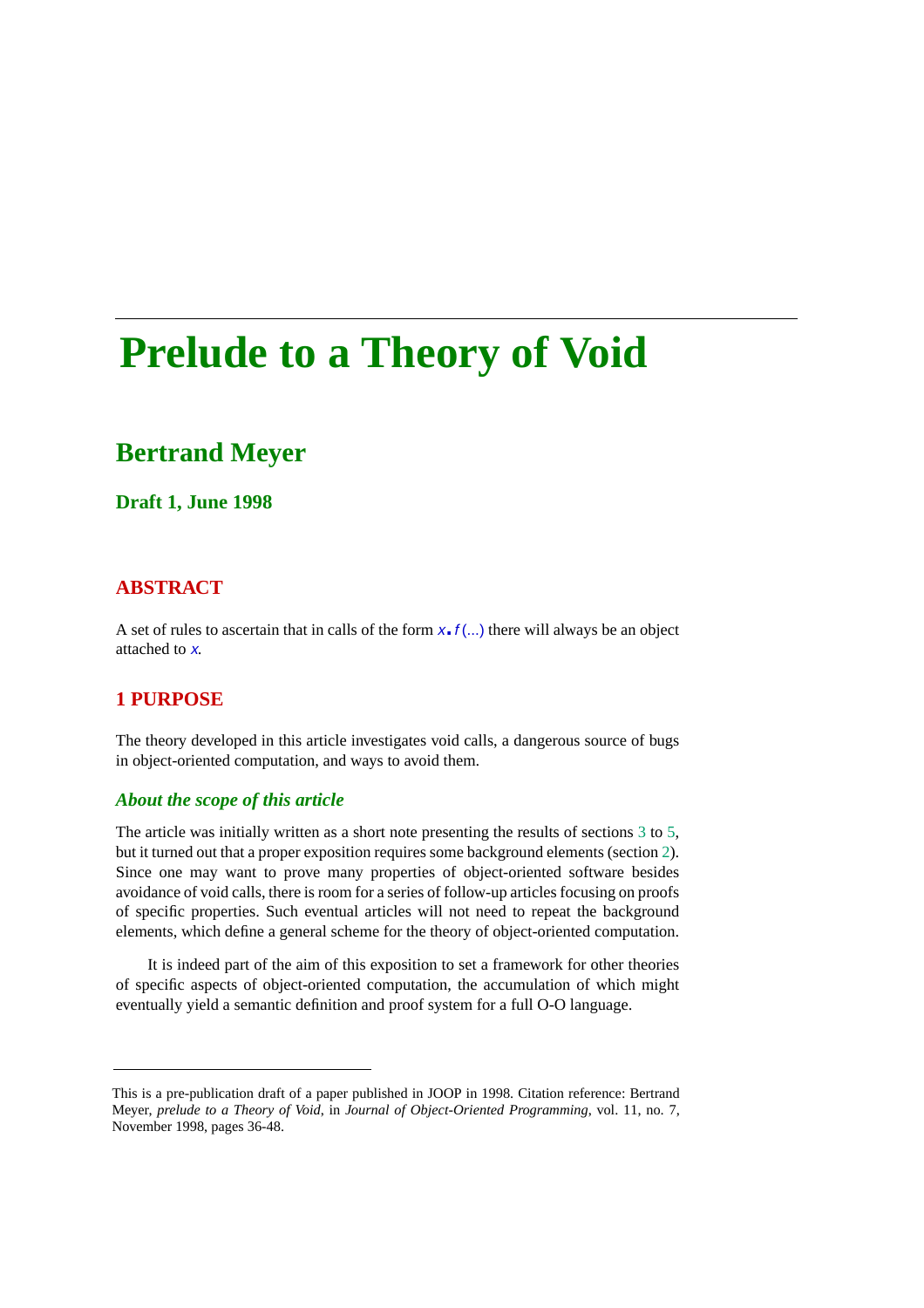#### *Void calls*

The specific theory developed here addresses a practical problem well known to objectoriented application developers.

In a strongly typed object-oriented language few run-time errors remain possible once the compiler has accepted a system. One of the most unpleasant is a run-time attempt to execute a call of the form *reference*. *feature* (*arguments*), intended to apply a feature to an object but unable to do so because the reference turns out to be "void" (or "null"), that is to say, not attached to any object. Such a *void call* will fail, often leading to abnormal termination of the entire execution.

This is a frustrating event and it would be a great benefit to developers if it were possible for compilers, in the same way that they detect type mismatches, to reject any programs that may cause a void call during execution. This article describes a set of rules, enforceable by compilers, which can help prevent void calls.

#### *Trusted components*

The work presented here is part of the Trusted Components Project, a general effort initiated by Monash University and Interactive Software Engineering with the aim of producing certifiably reliable library components to serve as basis for building highquality appplications. The project is by nature collaborative; any institution or individual that shares its goals is welcome to join.

One part of this effort, although by no means the only one, is to investigate how much one can hope to prove, mathematically, the correctness of object-oriented software components.

Because the general problem of program proving is difficult, it is desirable to take smaller steps first. Any help in proving specific reliability properties of programs should be welcome to programmers, especially if it takes the form of rules that can be enforced by compilers. Preventing void calls is an attractive candidate, since the practical benefits are high, as any object-oriented software developer can testify, and the difficulty of implementing a solution should be, thanks to the theory developed here, much less than if the aim was to prove arbitrary correctness properties of object-oriented systems.

#### *References and how they can lead to void calls*

The basic operation performed at run-time by an object-oriented system is feature call. Also called "message passing" and "method call", this computational step has the general form

#### target. feature (arguments)

where *target* must represent an object and *feature* a feature of its generating class.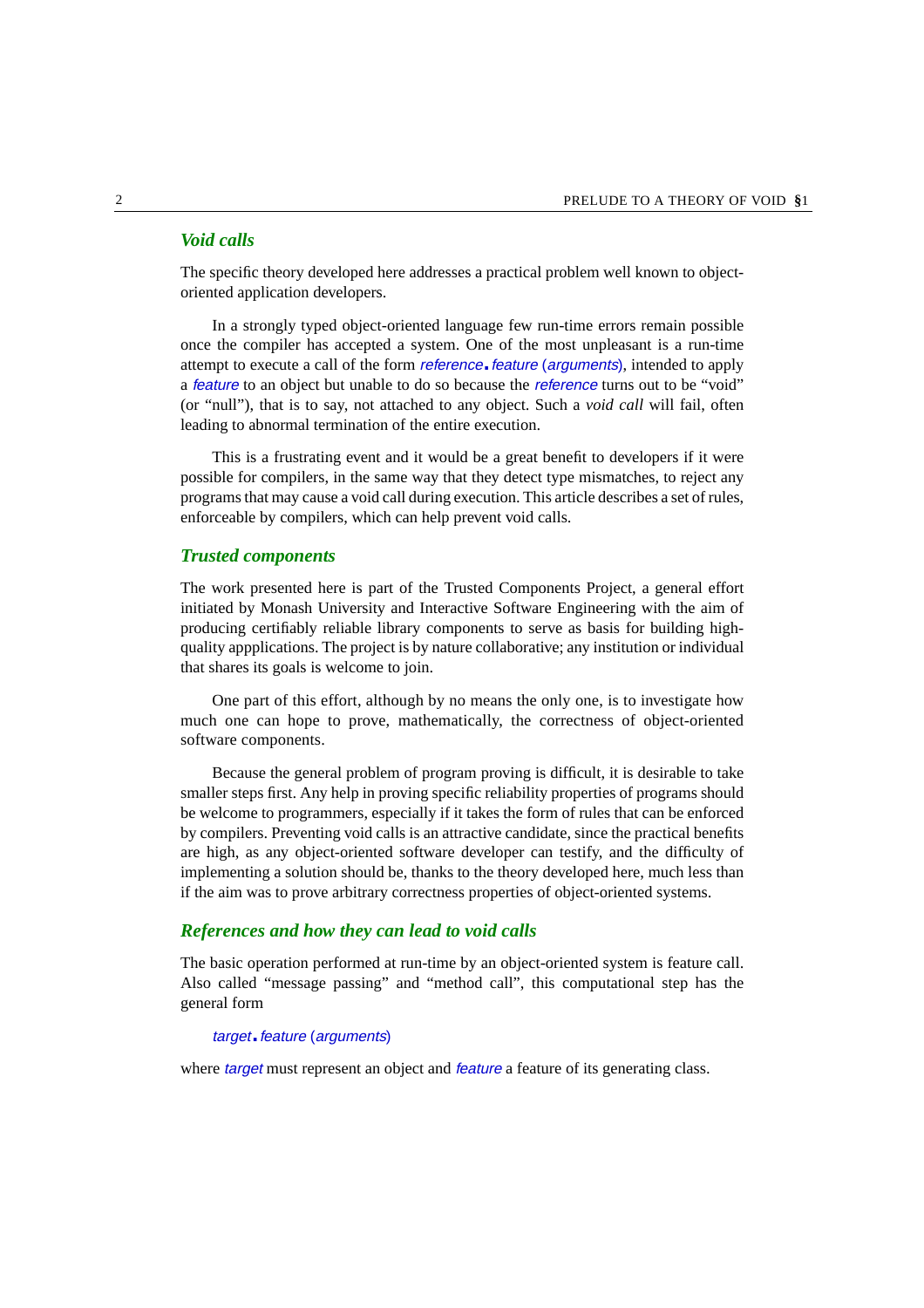In a statically typed language and particularly in Eiffel, type checking rules will allow the compiler, before it accepts the text of a system containing such a call, to determine that for all possible run-time executions of this call feature will be compatible with the type of *target* and *arguments*. If not, the compiler will reject the submitted system.

Assuming the call passes the scrutiny of the type checker, its semantics simply is: apply *feature* to the object attached to *target*, passing to it the values of *arguments*.

In practice, the association between the name of *target*, as it appears statically in the program text, and the corresponding run-time objects, is often indirect: what target actually denotes is not an object but an object **reference**. A reference is either *attached*, in which case it gives access to an object, or *void*, as illustrated on the following figure.



Not all variables are references. In Eiffel one can declare a variable to be of an "expanded type", in which case its possible values are objects rather than references, and the problems discussed in this article do not arise. Expanded types are used in particular for basic values such as INTEGER for which references are generally not needed. Other object-oriented languages have their own mechanisms to give programmers a similar choice.

Regardless of the default convention, it would be hard to do without reference types, because of the flexibility they provide:

- References may be void. This convention is particularly useful for describing complex data structures: in a linked list, every element but the last one will have a reference to its right neighbor, and in the last object that reference will be void.
- This convention also provides an obvious default initialization value  $\delta \dot{\theta}$  for all entities of non-basic types. This is the rule applied in Eiffel, enabling every object field and every variable to have a language-defined initial value so that there are no run-time "uninitialized value" error or implementation-dependent behavior.
- A reference is not tied forever to one object but may, during execution, be *reattached* to different successive objects. This is again necessary for implementing many data structures; for example one may want in an implementation of trees to re-parent a tree, making it a subtree of some other node; this is most easily done by ensuring that every node object has a reference to its parent, and reattaching that reference when needed.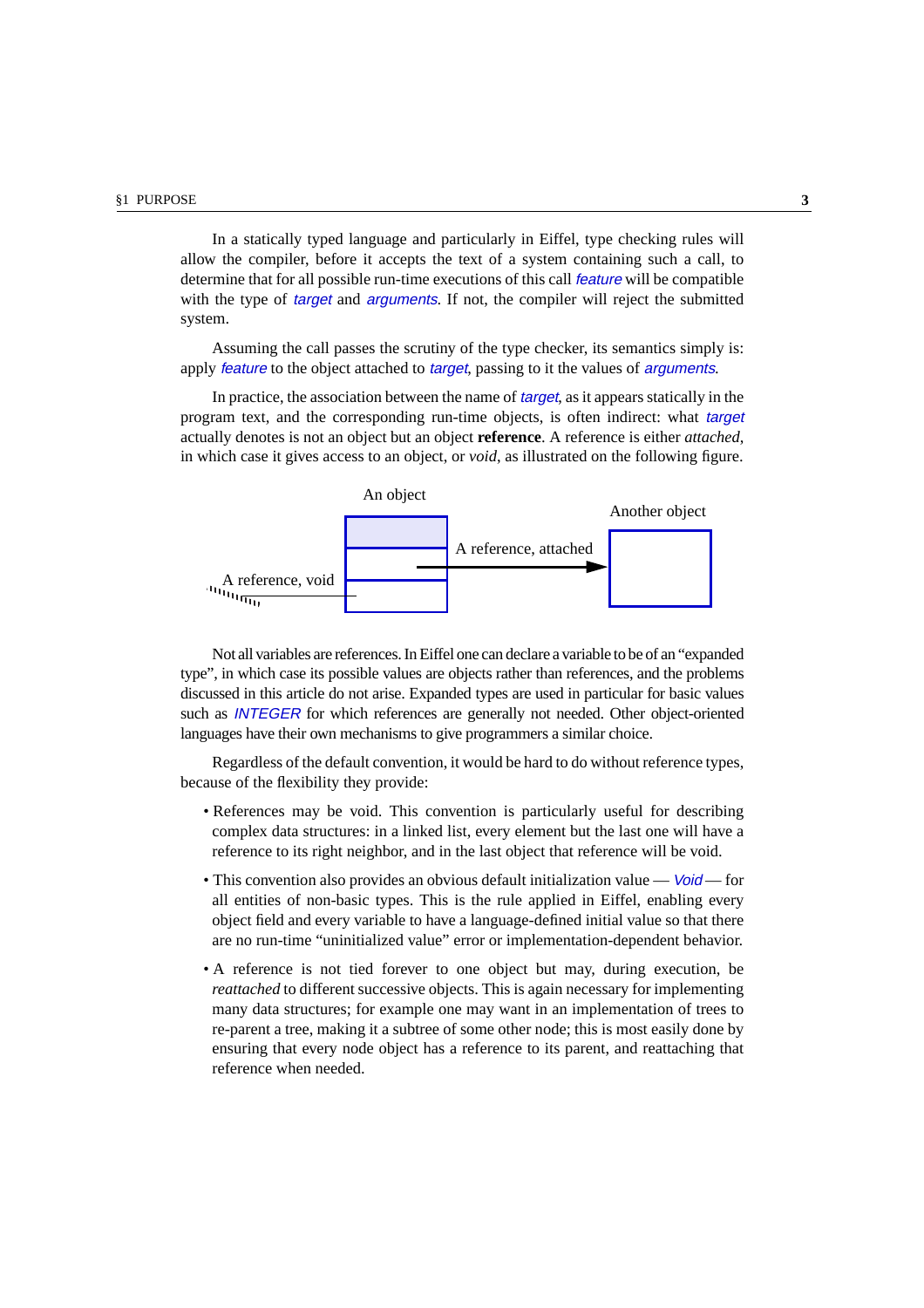For these reasons references are almost universally available in object-oriented languages, as they already were in pre-object-oriented languages such as Lisp, Algol W, Pascal and Ada that support the manipulation non-trivial data structures.

But the introduction of references also has some unfortunate consequences. If target may be void we cannot any more guarantee, even in in a strongly typed language, that the feature call makes sense, since it can only be executed when *target* denotes an object.

#### *The effect of a void call*

A void call cannot be carried out; in Eiffel it will cause an exception.

Although it is possible to recover from such an exception by writing an appropriate exception handler, this is only a solution of last resort, since if the programmer detects that the exception may occur a simpler and more direct remedy is to avoid the exception in the first place by modifying the software to ensure that *target* will never be void.

The possibility of handling a void call through an exception handler remains useful, but only as a "just in case" measure, when the programmer, although unable to pinpoint a specific source of void calls, fears that because of its complexity the software might still cause void calls in unknown cases that have escaped testing, and wants to provide a general-purpose rescue mechanism to limit the damage in such a case. Although preferable to ignoring the problem altogether, this approach is only a palliative.

#### *Avoiding void calls*

A better approach would be to let the compiler detect and reject any software element that can cause void calls. In simple cases this is possible. For example the GNU Eiffel compiler — which currently does not support Eiffel's exception handling, and hence needs, perhaps more than other compilers, to provide some help to users in this area will flag a routine declaration of the form

| bad routine is                                                                                                                                                                        |
|---------------------------------------------------------------------------------------------------------------------------------------------------------------------------------------|
| <b>local</b>                                                                                                                                                                          |
| will_be_void: SOME_REFERENCE_TYPE                                                                                                                                                     |
| do                                                                                                                                                                                    |
| will be void some feature<br>-- The preceding line will always cause a void call,<br>-- since the language rules ensure that will_be_void<br>-- is initialized to Void on every call. |
|                                                                                                                                                                                       |

#### **end**

But other cases may escape detection. For example the following scheme, although not uncommon in practice, may in principle cause a void call: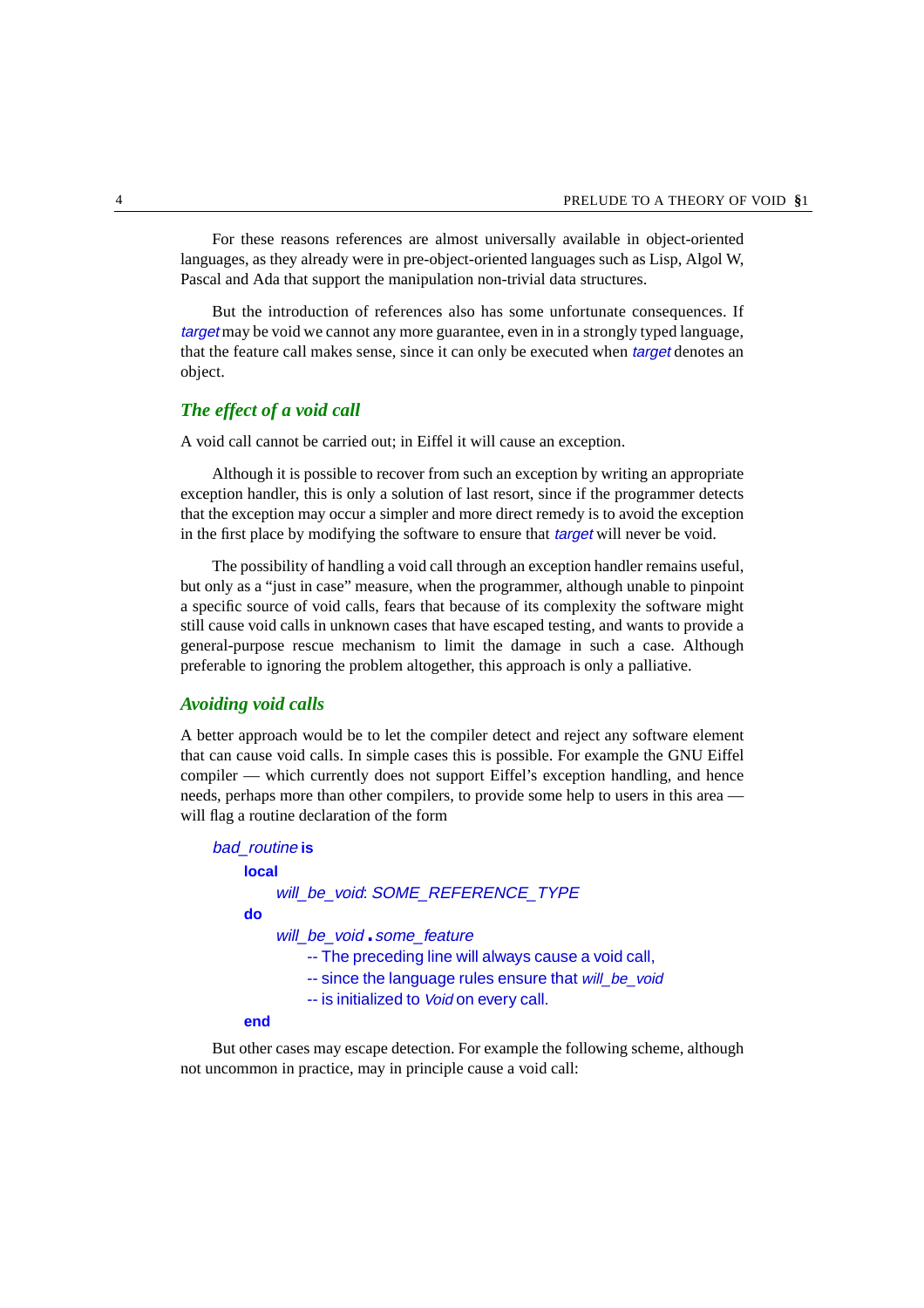```
suspicious_routine is
    local
        might_be_void: SOME_REFERENCE_TYPE
    do
        if some_condition then
             create might_be_void
                 -- Creation instruction; ensures that might_be_void
                 -- is not void. Also written !! might_be_void.
        end
         ... Other instructions ...
        if some_other_condition then
             might be void some feature
        end
    end
```
For some forms of *some* other condition void calls are indeed possible; in other cases, for example if **some\_other\_condition** is the boolean expression

```
yet_another_condition and might_be_void /= Void
```
then no void call will ever occur. But verifying this property, and distinguishing between safe and potentially unsafe cases, is beyond the abilities of current compilers.

The rest of this article presents a theory which compiler writers can use to include void-call prevention measures in their compilers, and application programmers to reason about void-related properties of their software.

#### <span id="page-4-0"></span>**2 THEORETICAL FRAMEWORK**

The following paragraphs present the assumptions behind the theory.

#### *Void-safe software elements*

We say that a software element is **void-safe** if its execution will not produce any void call. The aim of the theory is to define conditions under which software elements will be provably void-safe.

#### *Instructions and programs*

The syntactic domain of interest is *Instruction*. The theory will define a boolean-valued function *precondition* applicable to elements of that domain, with the intention that if the function has value True for an instruction this indicates that the instruction is void-safe — its execution will not cause any void calls.

The definition of function *precondition* will rely on some auxiliary functions.

Instruction has a number of subsets, corresponding to the different kinds of instruction, such as *Call*, *Assignment*, *Creation*. The functions of interest, such as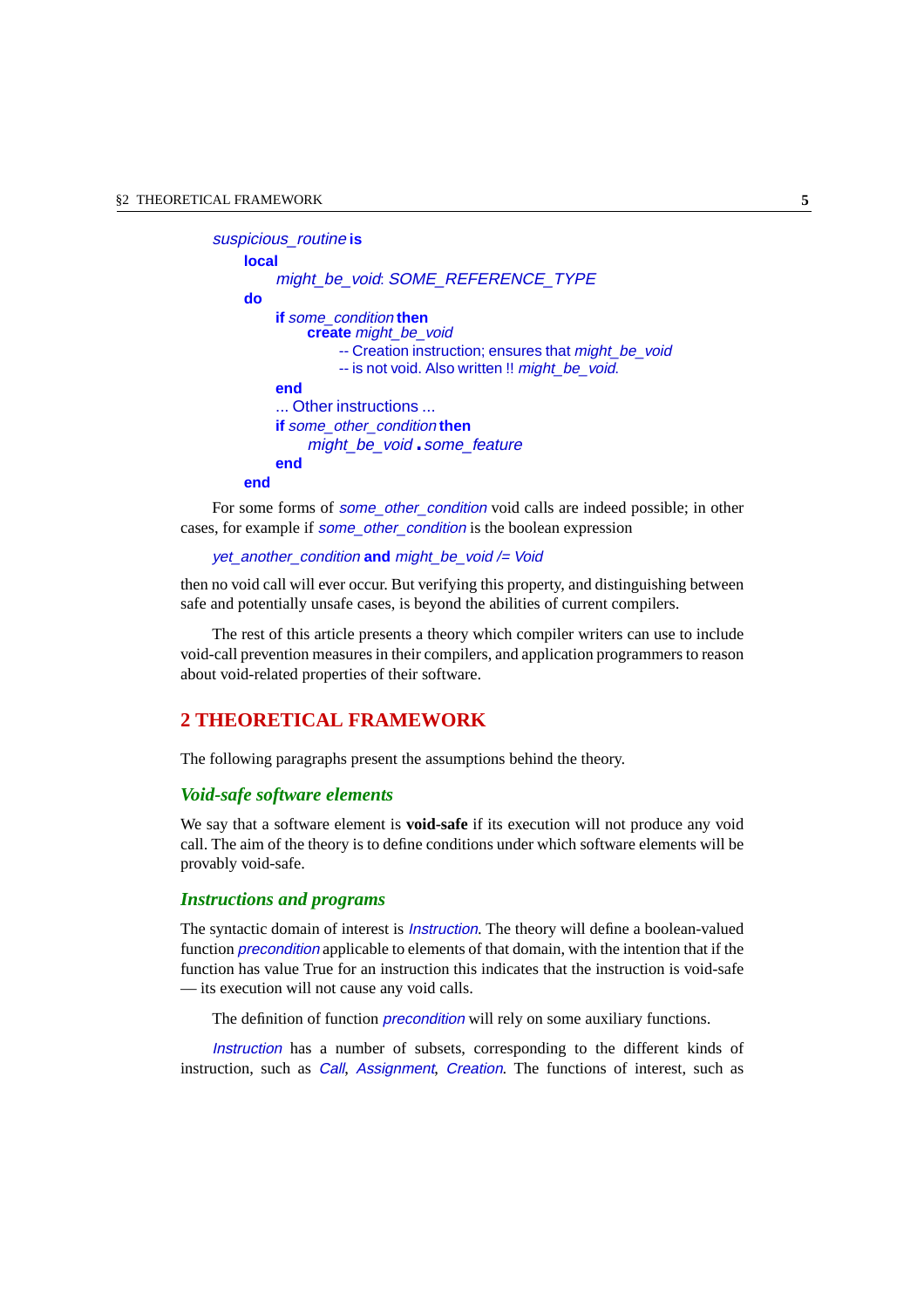Precondition and its auxiliaries, will be defined by case analysis: separate definitions will be applicable to arguments of each of the identified subsets.

We can consider an entire program (*system* in Eiffel terminology) to be a kind of instruction. The value of *precondition* applied to an element of the corresponding set System will determine whether the system as a whole is void-safe  $-$  whether it is guaranteed not to produce any void call at any time during its execution.

#### *Mathematical basis and notation*

The mathematics of the Theory of Void only relies on elementary set theory and logic. To express it, this article uses EFL (Expressive Formal Language), a simple notation for expressing mathematical descriptions. EFL will be presented in a forthcoming paper but should not raise any difficulty, since it is just elementary set theory couched in a form suitable for discussions of software engineering and programming language topics. This article uses only a handful of EFL constructs (the full notation does not have many more anyway); each will be explained when first introduced.

The syntax of EFL resembles that of programming languages rather than traditional mathematical notation; this facilitates exchange of specification elements by e-mail, and helps build large specifications incrementally from small pieces, supporting (like a good object-oriented programming language) the process of progressive extension, adaptation, modification and specialization. But one should not be misled by the external appearance of specifications: EFL describes purely *mathematical* objects — all of them sets — and their properties.

Accordingly, the results of this article are purely mathematical, and independent of the choice of notation. EFL is only a means of exposition.

#### *Assertions*

The principal semantic domain is the set Assertion. In a general program-proving context we would probably treat assertions as boolean-valued functions, but for the purposes of this discussion all that matters is our ability to guarantee that some references are not void. So an element of Assertion will simply be, for the moment, a set of variables, denoting the software property that all these variables' values are non-void.

#### <span id="page-5-0"></span>Assertion

-- Properties of computational states, limited for the moment -- to stating that certain references are not void **has** nonvoid: **part** Expression **end**

(A **has** clause describes the components of a mathematical object, as with a record or structure type in programming. This is like defining a set as a cartesian product, but with the advantage that the specification remains open since one can add new **has** components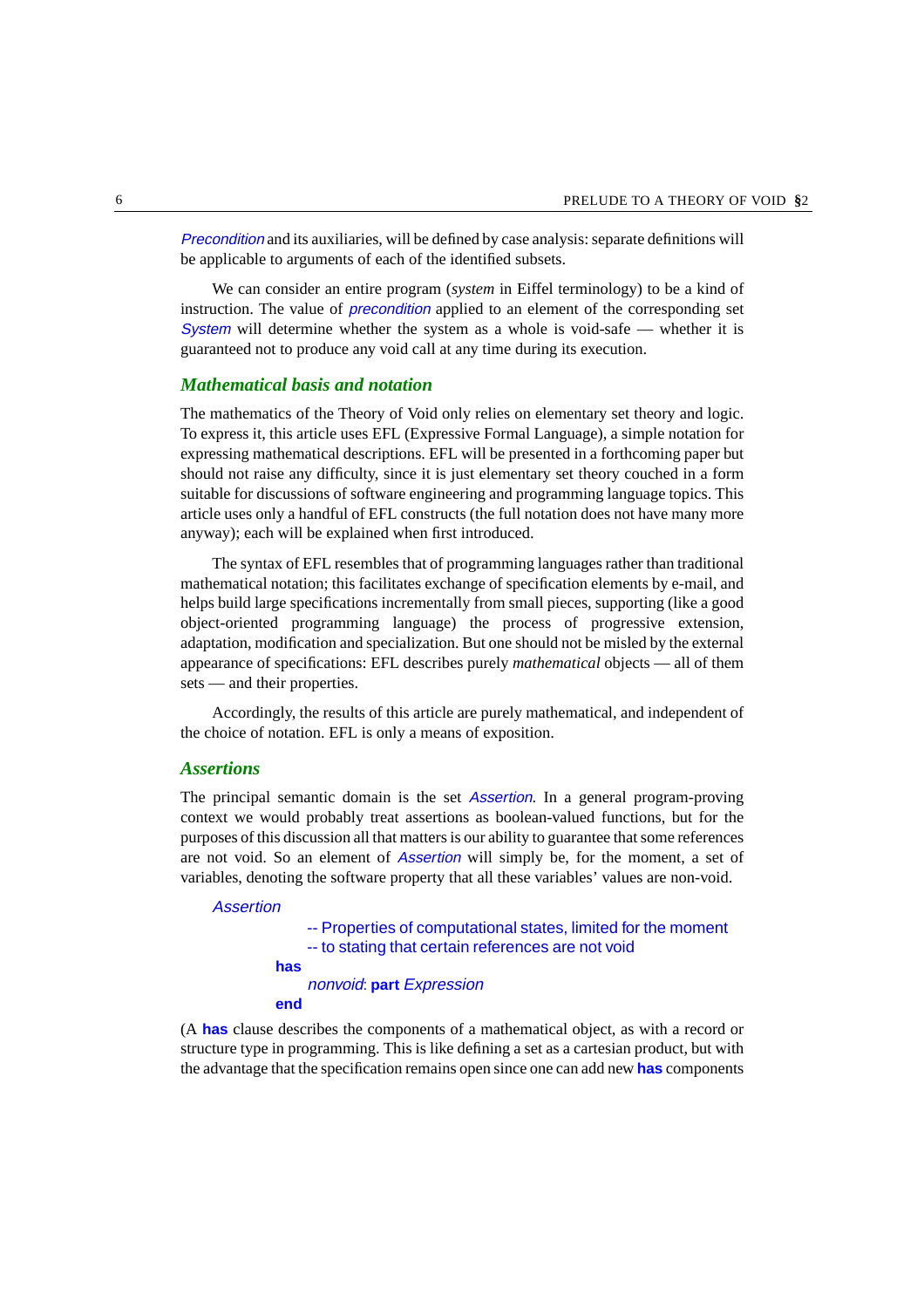later as one discovers new properties. **part** <sup>A</sup> is the set of subsets of <sup>A</sup>, also known as the powerset of <sup>A</sup>. So here the specification states that an element of Assertion contains a set of Assertions. As in Ada and Eiffel, EFL comments are signaled by two hyphens: --.)

Expression is a syntactic domain, representing the set of expressions in the objectoriented programming language. The specification of Assertion uses Expression rather than Variable to allow expressing not just properties of the form

"x is not void"

but also (in terms of the notation of an object-oriented programming language):

```
"a. b is not void"
```
The latter case is necessary because if we consider — referring again to a programming language notation — the call

x.f

where the postcondition of routine  $r$  includes

 $a \equiv$  Void

for some attribute <sup>a</sup> of the corresponding class, then the interesting inference for the caller is

 $x - a \leq$  Void

which we can formally express by including the expression  $x_a$  a in the assertion obtained as postcondition to the call.

#### *The functions of interest*

For any Instruction we are interested in two principal functions: precondition, already mentioned, and *postcondition*. Here are their signatures:

precondition: Instruction —> Assertion —> Boolean postcondition: Instruction —|> Assertion —> Assertion

 $\rightarrow$  indicates a total function;  $\rightarrow$  indicates a possibly partial function, of which we must specify the domain. Arrows associate from the right, so that the first of these signatures means Instruction —> (Assertion —> Boolean). As a general rule it appears more convenient to curry the functions than to use cartesian products for arguments.

The intended meaning of *postcondition* is that if instruction *i* executes successfully with a as its input assertion then *postcondition* (i) (a) is the resulting assertion. In other words, if  $a$  is the set of references known to be non-void upon starting i, then postcondition (i) (a) is the set of references known to be non-void upon finishing.

The intended meaning of precondition is simply to define the domain of the partial function postcondition. In other words, to state that precondition (i) (a) is to state that i will execute successfully if started while no member of a is a void reference. For the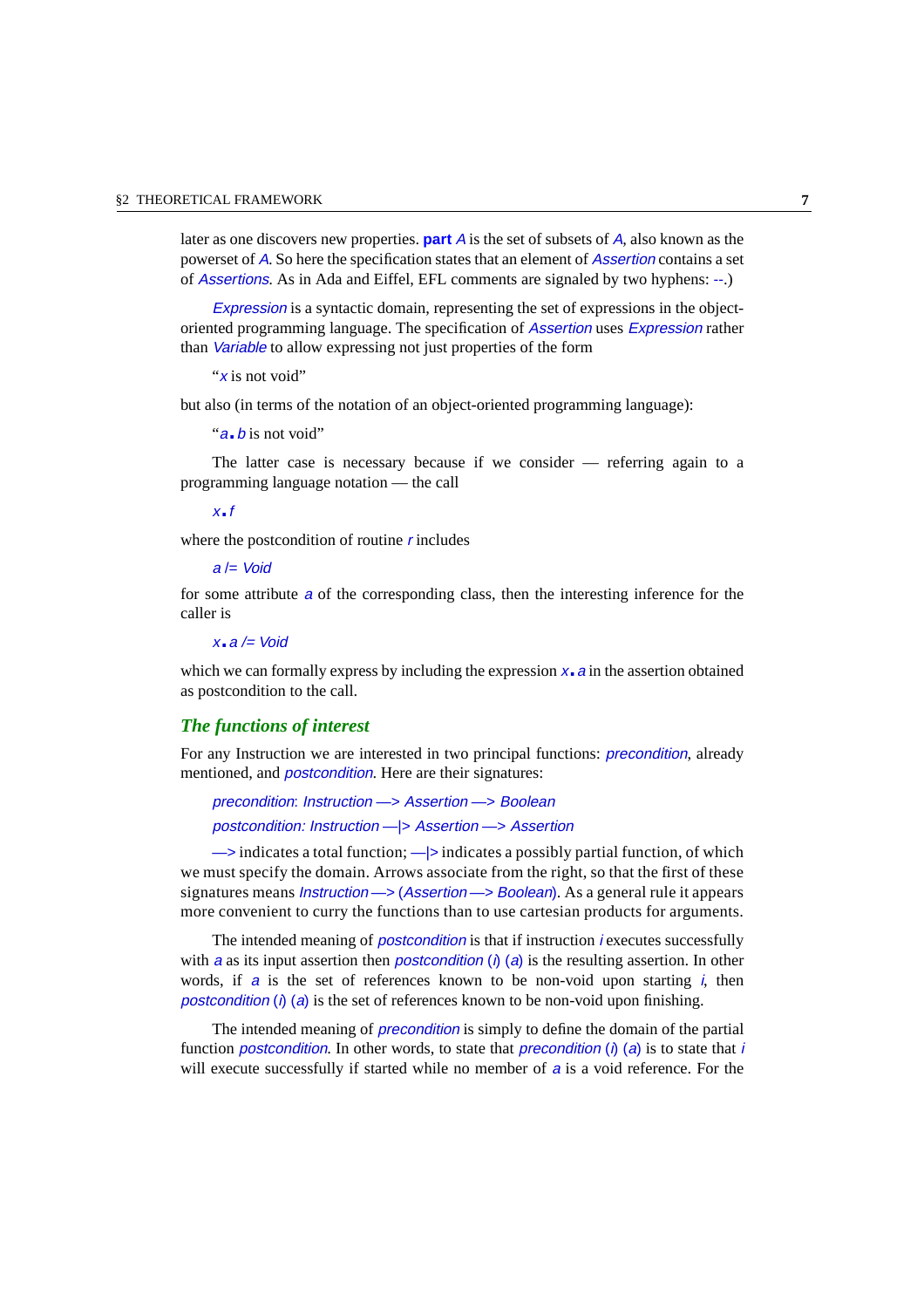present Theory of Void the notion of "executing successfully" is simply the property of not producing any void calls. If this is the case we say — as already noted — that *i* is *void-safe* for <sup>a</sup>.

#### *The aim of the game*

The preceding definitions set the aim of the game in the rest of the discussion:

- <span id="page-7-0"></span>1 • If we take an entire program to be an instruction  $p$ , then the property to prove is that  $p$  is void-safe for the empty assertion, that is to say: precondition (p) (Empty) = True. This expresses that p started from scratch will not cause any void calls.
- 2 Computing *precondition* (p) requires having a definition of the function. So sections [3](#page-14-0) to [5](#page-19-0) of this article define *precondition* by case analysis, considering each kind of instruction in turn.
- 3 As part of these definitions, the value of *precondition* (i) (a), if i represents the object-oriented call  $x \cdot f$ , will be the condition that x is part of a. The definition for compound instructions will ensure that if a program  $\rho$  is void-safe then, for any call  $x$ . *f* that any of its instruction executes, x will be non-void at the time of the call — the general property that we seek to establish in this article.

Point [1](#page-7-0) indicates that in the end the only function of interest is *precondition*. But we also need to define postcondition for each kind of instruction, as the definitions for precondition will involve the value of postcondition; the two function definitions will proceed hand in hand.

#### <span id="page-7-1"></span>*Soundness and completeness*

Ideally the Theory of Void should be sound and complete according to the following definitions:

The theory is **sound** if it is sufficient (powerful enough): whenever precondition (i) (a) holds, i is void-safe for a, that is to say, execution of i under the input condition a will never cause a void call.

The theory is **complete** if it is necessary (not too pessimistic): whenever precondition (i) (a) does not hold, i is not void-safe for a, that is to say, some executions of *i* under the input condition *a* can cause a void call.

In practice, however, it seems possible to do with a theory that is neither complete nor even (shocking at this might appear at first) sound:

• If the theory is not complete, some potential void-call-prone situations will escape the scrutiny of our tools. Although it is desirable to catch as many such situations as possible, catching *any* of them is preferable to the current situation in which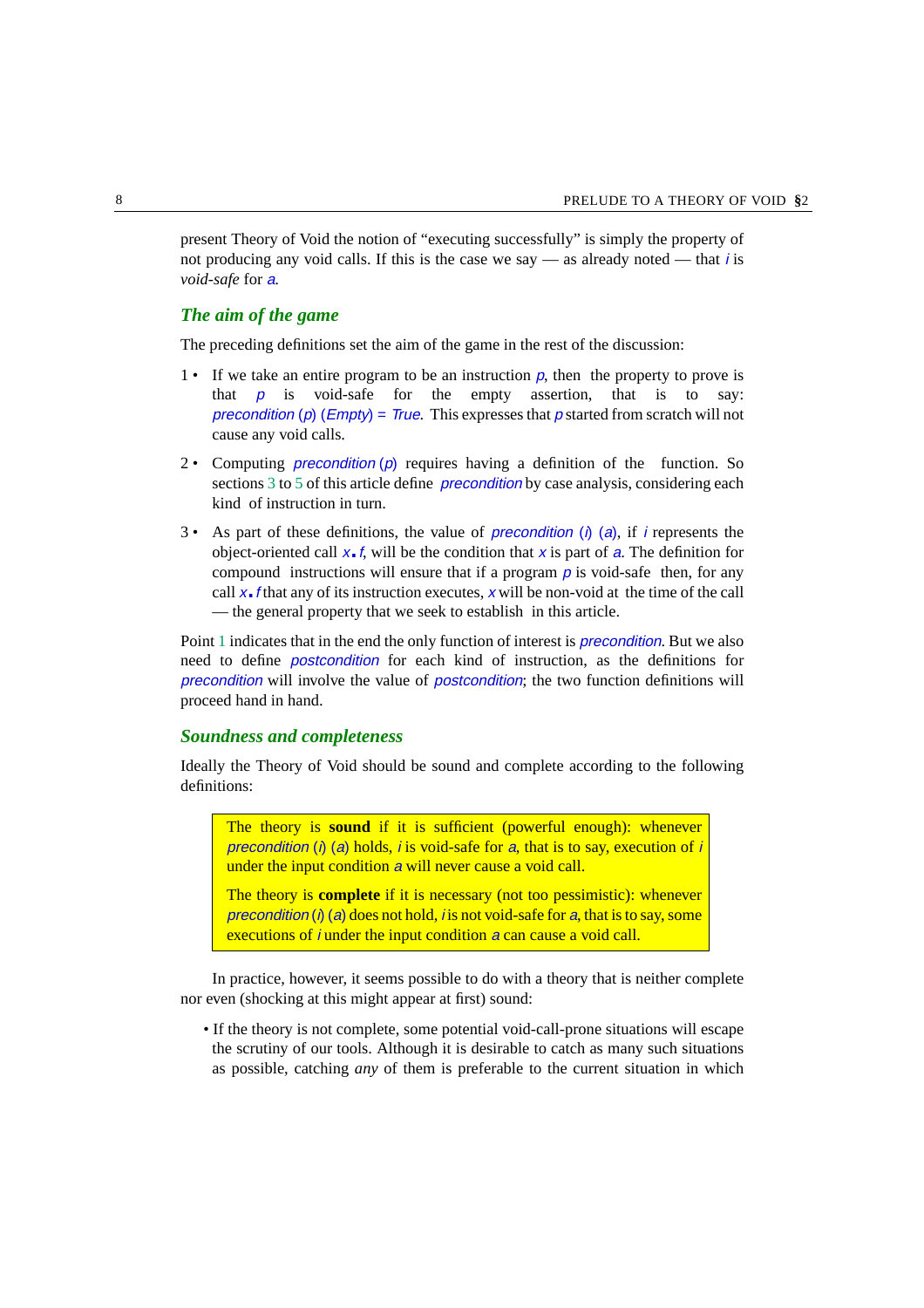compilers detect *no* void calls except possibly for trivial cases. Although not complete in the state described by the article, the theory already rules out many potentially damaging constructions.

• If the theory is not sound, it may raise some false alarms. For example it might produce an error message for a scheme such as the following, assuming that the function *abs* returns the absolute value of its argument.

```
if n \ge 0 then
    create might_be_void
end
if n = abs(n) then
    might_be_void.some_feature
end
```
Here *might* be void will never be void in the call, since a positive number is always equal to its absolute value. For a tool to know this, however, it would need to have extensive theorem-proving and program-proving capabilities beyond today's compiler technology, and rely on a complete formalization of the programming language's semantics, far more ambitious than the limited Theory of Void developed in this article. So a compiler relying on the present theory will signal a possible error even though the program fragment is in fact safe. It will be the programmer's responsibility to determine that this is a false alarm and to make the corresponding decision: either ignore the warning or (perhaps preferably) change the form of the extract in a way that will pacify the tool. (This does not necessarily mean that error reports should be mere warnings. As will be seen below, it is possible to let a compiler issue fatal errors even if the theory seems not fully sound. See ["The Check instruction", page 22.](#page-21-0))

Another argument for accepting an imperfect theory, with respect to both soundness and completeness, is that to guarantee either of these two properties would require that we provide a full formal semantics for the underlying programming language, and hence that we *choose* one language as the object of our theory. By avoiding such a choice the theory developed here potentially applies to any object-oriented language (and even to some non-O-O ones), although the model it uses most closely fits Eiffel.

The principal motive remains pragmatism and incrementality. By not initially aiming at full soundness and completeness, we can achieve our practical aim of helping compiler writers *now* to produce tools that will enable programmers to detect and correct potential void calls. As we improve the theory  $-$  by covering more and more instructions, and getting closer to full coverage of specific programming languages this help will be more and more precious. But even partial help, such as provided by the theory in its current initial state, is invaluable: if it avoids just one void call in a missioncritical application, the theory will have been worth developing.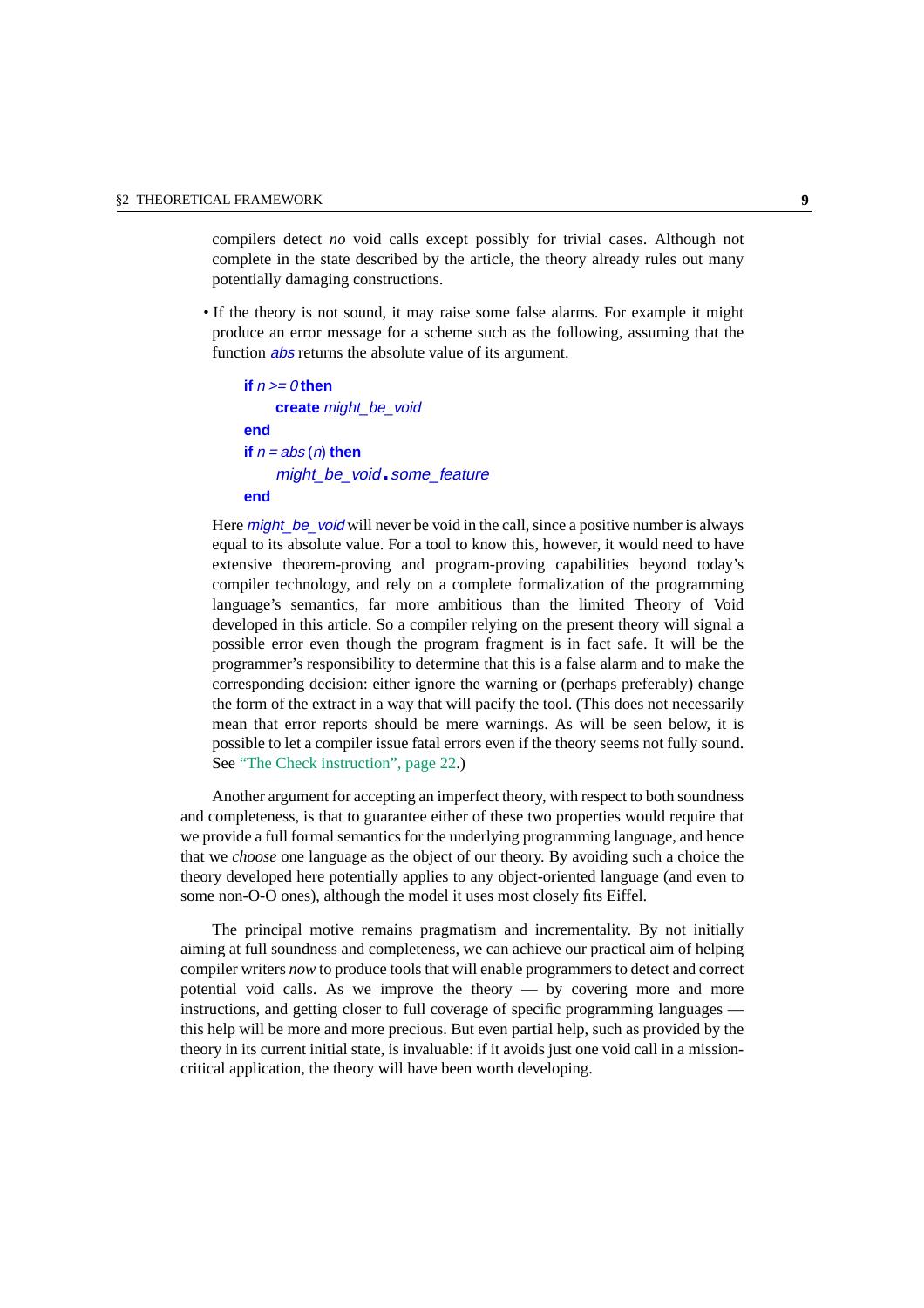For the long term we should of course retain the goal of providing a sound and complete Theory of Void for the programming language of interest.

#### *Dynamic aliasing*

An assertion was defined above as a set of expressions known to be non-void. It may be useful to extend this notion by also including a set of expression pairs denoting references known to be attached to the same object:

```
Assertion
    has
        equal: part Expression_pair
    end
```
(to be added to the previous **has** specification for Assertion, which read, on page [6](#page-5-0), Assertion **has** nonvoid: **part** Expression **end**), with

Expression\_pair **has** first, second: Expression **end**

When specifying the effect of a reference assignment  $x := y$ , we will not only consider its effect on the *nonvoid* set (if y was in *nonvoid*, x will now be in it, and if y was not in it but x was, x must be removed): we will also add the pair  $\langle x, y \rangle$  to the *equal* set of the assertion. See ["The Procedure\\_call instruction", page 24.](#page-23-0) This will improve the completeness of the theory by enabling us to know more about our software; in particular if the expression pair  $\langle x, y \rangle$  is in *equal* and the theory tells us, from the properties of a routine r, that after the call  $x \cdot r$  the value of  $x \cdot comp$  is not void, then we can infer that  $x$ . comp is also not void. Reference equality is of course an equivalence relation, but we don't necessarily have to ensure that whenever  $\langle a, b \rangle$  is in an *equal* set the pair  $\langle \phi, \phi \rangle$  is in it too; we can just keep one pair and make sure that all functions on pairs treat the two elements symmetrically. This is the mathematical equivalent of what software engineers call "just an implementation decision".

A notational aside about EFL conventions. The **has** clauses accumulate; so Assertion as defined so far may be viewed as equivalent to the cartesian product

#### (**part** Expression) x (**part** Expression\_pair)

Without the **has** mechanism, however, we might initially have defined the set Assertion as being the set **part** Expression, and later realized that we also need the equal component, making that initial definition obsolete and forcing us to revisit and adapt every part of the specification that referred to Assertion. Instead, EFL supports the incremental construction of specifications: we never define a new set as some combination of known sets but specify it step by step by listing, through **has** clause, the various components making up its elements. For Assertion the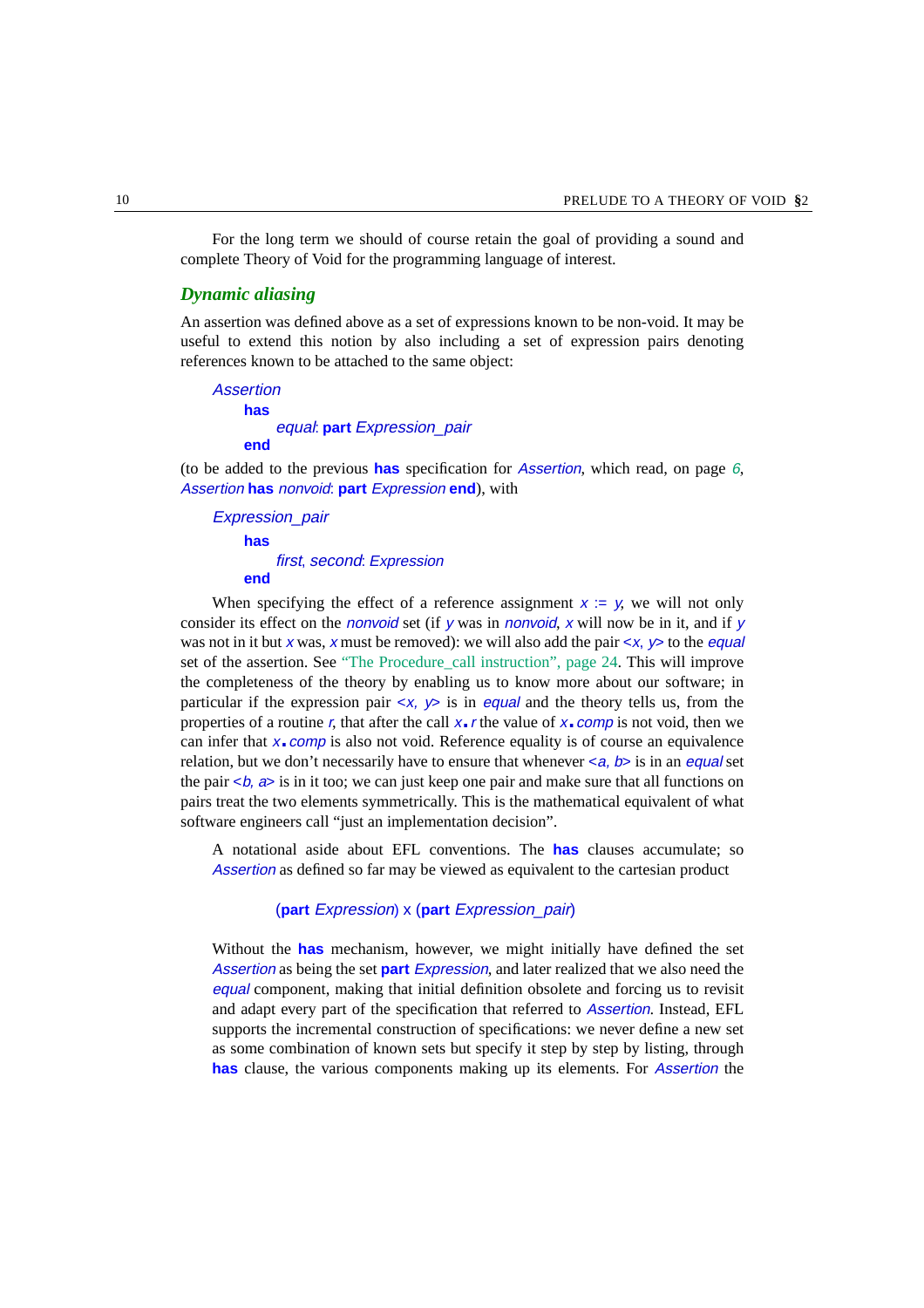components are nonvoid (a member of the set Expression) and equal (a member of the set Expression\_pair, itself specified in the same style). We can always add **has** clauses later, as we discover new components of members of our sets. Until the last moment we do not assume that the list of components is exhaustiv; when we are ready to "release" a specification we implicitly identify each set to the cartesian product of its components. This incremental approach is crucial to the practical effort of writing formal specifications of large and complex phenomena. It should be pointed out again, however, that these conventions are just a way of arriving at the result, and that this result — the final specification — is fully equivalent to a traditional one expressed through cartesian product or a similar technique.

#### *Affected targets*

We will see in the specification of routine calls [\("Retaining unaffected properties", page](#page-24-0) [25](#page-24-0)) that it is useful, for practical proofs, to add one more component to assertions: affected variables. The new component is

Assertion **has** affected: **part** Expression **end**

and stands for the property that the computation so far may only have changed the expressions in *affected*. For example if  $a \cdot \text{affected}$  is the set {x, y, z}, this means that no variable other than  $x$ ,  $y$  and  $z$  has been touched by the computation.

To avoid any confusion, here is the full definition of Assertion reconstructed from the three components introduced separately so far (EFL tools could produce such a reconstruction from elements originally entered piecewise as here):

```
Assertion
```
#### **has**

nonvoid: **part** Expression equal: **part** Expression\_pair affected: **part** Expression

**end**

#### *Routines*

One final general definition is required before we start the definition of functions precondition and postcondition for the various kinds of instruction. Since relevant programming languages will have a notion of routine call, we need to define the syntactic domain Routine. Selecting Eiffel routines as our model, we can use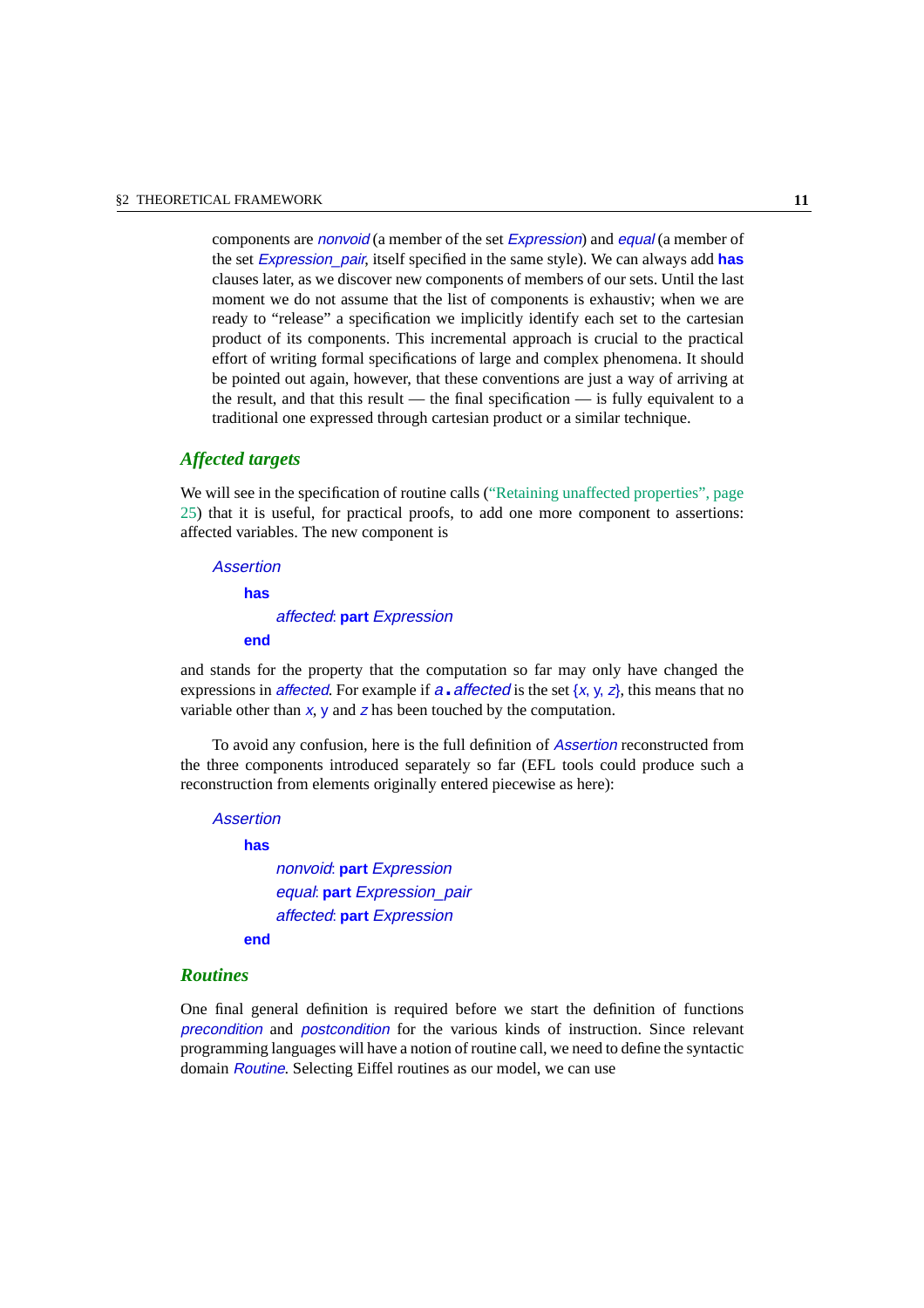| Routine |                                     |
|---------|-------------------------------------|
|         | -- Subprograms                      |
| has     |                                     |
|         | pre, post. Assertion                |
|         | -- Ignore arguments for the moment! |
|         | body: Instruction                   |
| end     |                                     |

It will be central to the proof technique of the Theory of Void to assume that each routine is equipped with two assertions, any of which can of course be empty. The following three considerations justify this decision:

- Without the pre and post components of a routine we would not be able to prove anything about calls except by "unfolding" the proof of every routine of a system. This is not only impractical — requiring huge proofs — but contrary to the abstraction principles of object technology.
- Without the ability to rely on explicitly stated preconditions and postconditions of routines, we could not prove anything useful about a system unless we have access to the source code of *every single routine* it uses. As soon as it relies on just one compiled library routine we would be helpless. This is of course unacceptable, as it excludes all realistic software systems. With explict preconditions and postconditions we can proceed: whenever we use a library routine we should do so on the basis of a contract specification — a **short form** as offered by Eiffel environments and used as basic documentation for Eiffel libraries — which includes the relevant precondition and postcondition, even for a routine whose source is not available to us.

By equipping routines with assertions we can apply to proofs the abstraction and reuse techniques that make object-oriented programming possible.

Eventually we should of course prove that the body of every routine is consistent with its *pre* and *post*. This task is indeed the "unfolding" noted above. It is a supplierside task (the responsibility of the library authors), separate from the client-side responsibility of proving the conditional correctness of an application (conditional on the library's correctness). This separation preserves abstraction and reusability.

Note that one should not confuse *pre* and *post* with the functions *precondition* and postcondition. The former are syntactical components: every routine will include, as part of its text, two assertions expressing its intended precondition and postcondition. The latter are semantic functions, which enable us (or a compiler) to compute properties of a program.

As stated in a comment, the definition of Routine does not account for routine arguments. This is part of what make the current discussion a "prelude" to the Theory of Void. There seems to be, however, no particular difficulty in adding arguments (at least for a language such as Eiffel where argument passing follows a simple semantic model);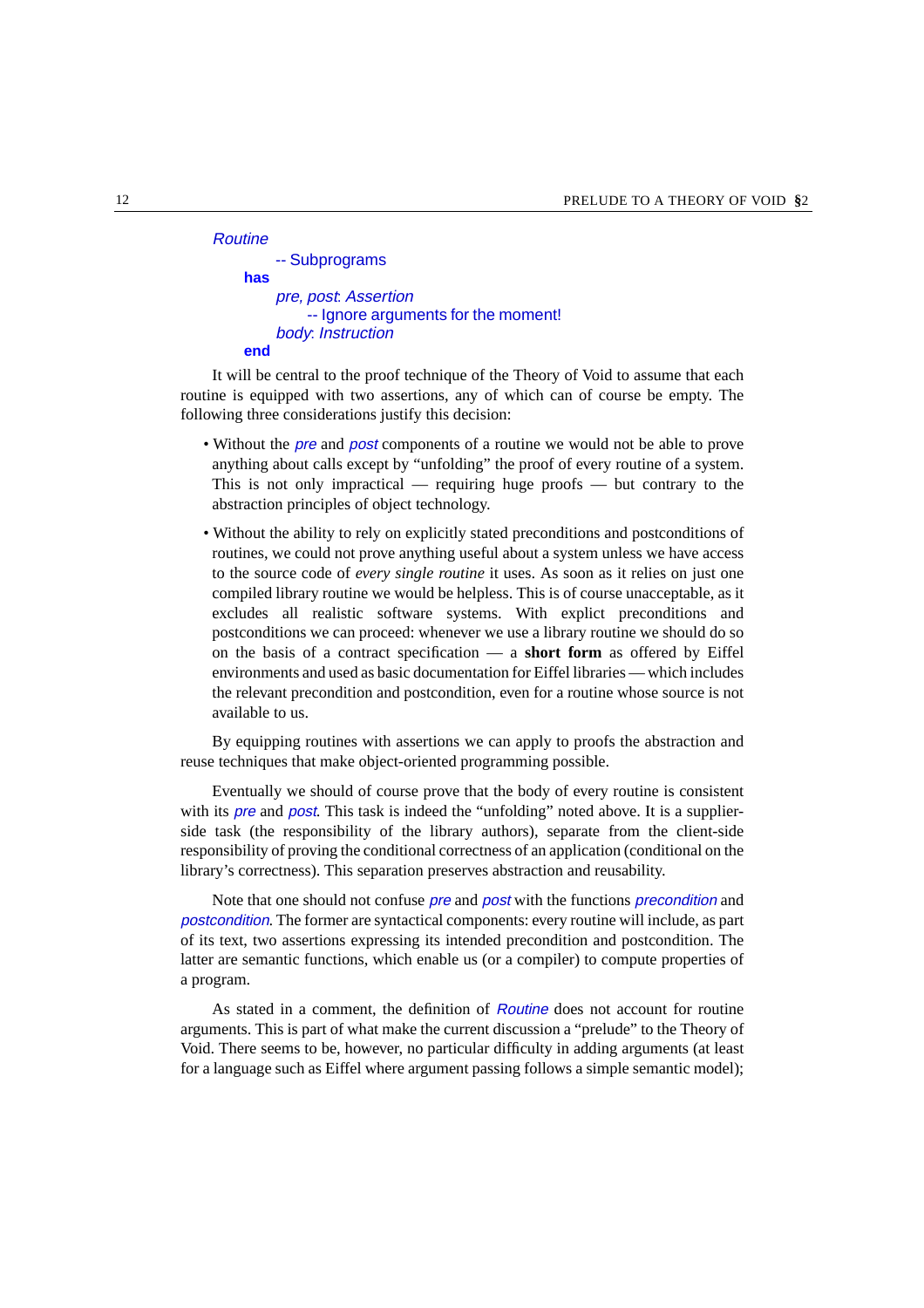it will be a matter of adding some substitution functions to the function specifications of section [4.](#page-17-0)

Routines include procedures and functions:

```
Procedure
         -- Routines that do not return a result
    subset
         Routine
    end
         -- No further properties
Function
         -- Routines that returns a result
    subset
         Routine
    has
         function_result: Variable
    end
```
These definitions use the EFL notion of **subset**, which serves to introduce a new set in terms of another, in a manner similar to inheritance in object-oriented programming, although mathematically this is a simple concept of subsetting. With **subset** the new set retains the components of the reference set (here *Routine*), while adding, if necessary, further components, as done here in the case of Function. Similarly, each of the construct specifications of sections [3](#page-14-0) to [5](#page-19-0) defines an individual instruction as a **subset** of Instruction.

#### *A mathematical note*

(This section is a comment on EFL and not indispensable to an understanding of the article.) For the reader who may have doubts about the mathematical nature of the **subset** relation, in particular whether it truly defines a subset, the following clarifications of the EFL model will help. The most convenient model for a definition of a set through its components, as in

Person

```
has
    name: String
    age: Integer
end
```
is *not* the first idea that comes to mind — that *Person* is the cartesian product String x Integer. The reason, among others, is that this would prevent the kind of subsetting in which are interested: if we add a new component, say *height* of type *REAL*, either through a new **has** clause (in the incremental style praised earlier) or through a **subset** definition for a new set *Person* with height, we would not be introducing a mathematical subset, since  $A \times B \times C$  is not isomorphic to a subset of  $A \times B$ . In fact, the subset relation goes the wrong way (we can map  $A \times B$  to a subset of  $A \times B \times C$ ).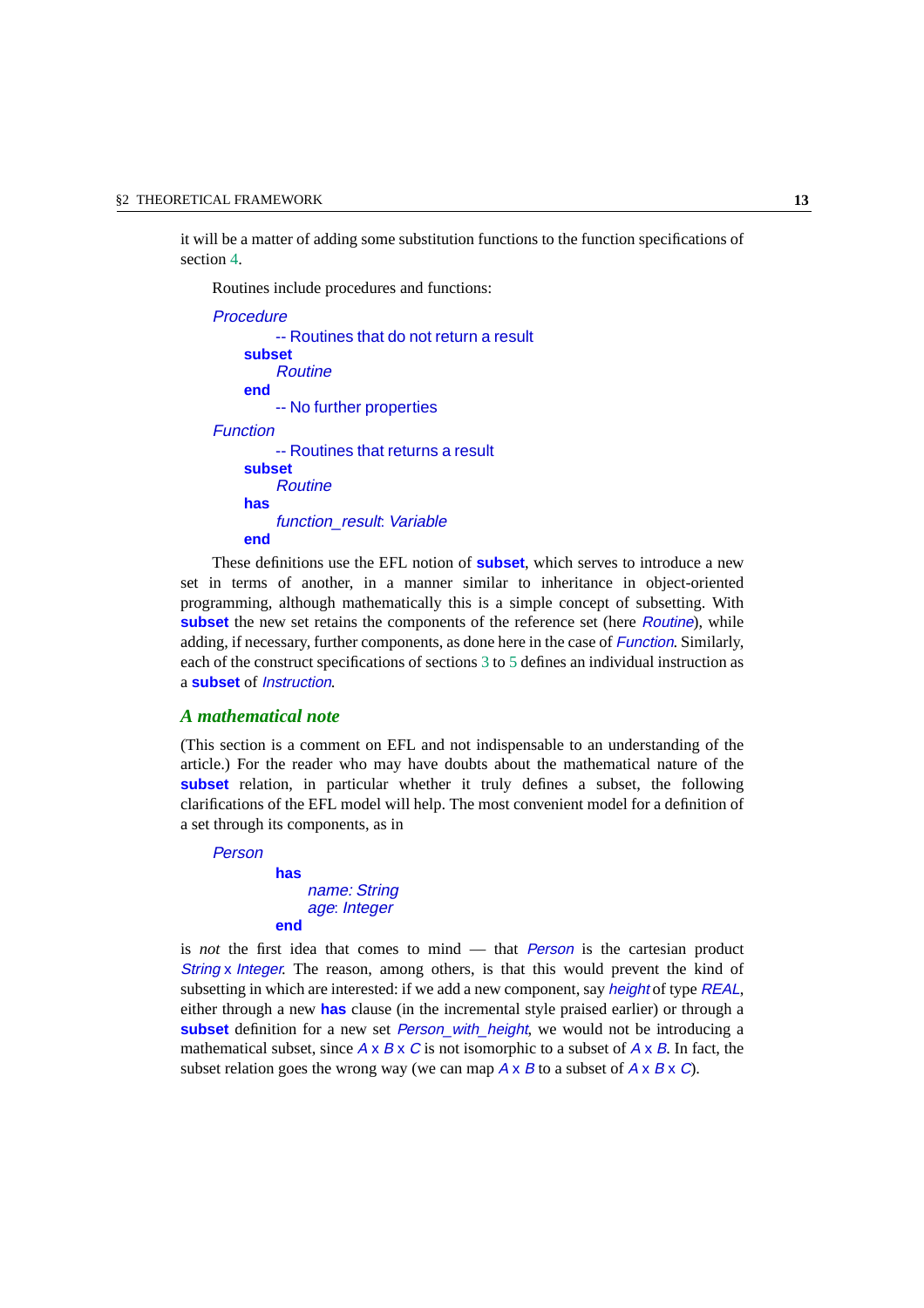A more appropriate model is **partial functions**: we will understand the definition of Person as denoting the set of partial functions from Tag to Value whose domain includes both *name* and *age*, with the value for *name* being in *String* and the value for age being in *Integer*. Here Tag is the set of all possible tags, such as *name* and *age*, and Value is the set of all possible values, including strings, integers and reals.

With this definition it is indeed true that *Person* with height is a subset of *Person*: any element of Person, with height has the tags name, age and height in its domain, so it is indeed an element of Person as well. Note the importance of stating, in the definition, that the domain *includes* the appropriate tags — not that the domain *is* the set of the tags considered (such as *name* and *age*), which would prevent subsetting.

This model is part of EFL's concern for the "engineering" of specifications similar to the engineering of software systems thanks to object technology  $-$  for a smooth refinement process, incremental and evolutionary.

Note that once we have finished this refinement process we can, if we like, start thinking again in terms of cartesian product: if the set of tags is fixed, for example name, age and height, there is a trivial one-to-one correspondence between the set of partial functions with values in *String* for *Name* and in *Integer* for *age* and *height*, and the cartesian product String x Integer x Integer. So once again the result can be recast in entirely traditional terms.

#### <span id="page-13-0"></span>*Implication*

In a number of cases we will need the ability to express that an assertion implies another, in a sense compatible with the usual definition of implication in logic. The following function definition expresses implication for our model of assertions:

```
infix "=>" (strong, weak: Assertion): Boolean is
         -- An auxiliary function: does strong imply weak?
    do
         Result := ((strong.nonvoid superset weak. nonvoid)
              and (strong. equal superset weak. equal))
              and (strong. affected superset weak. affected))
              -- In other words: if weak states that a reference is not void.
              -- so must strong; if weak specifies that two references
              -- are equal, so must strong; if weak states that a reference
              -- have been modified, so must strong.
    end
```
**superset** is the set inclusion operator, "is a superset of".

A note for readers who might at first think that the **superset** relations, in this definition of "=>", go the wrong way. When modeling semantics through program states we are indeed used to thinking that "strong implies weak" means "strong is a subset of weak" in the sense that any state that satisfies *strong* satisfies *weak*. But here we model an assertion as three sets of objects known in each case to satisfy a certain property —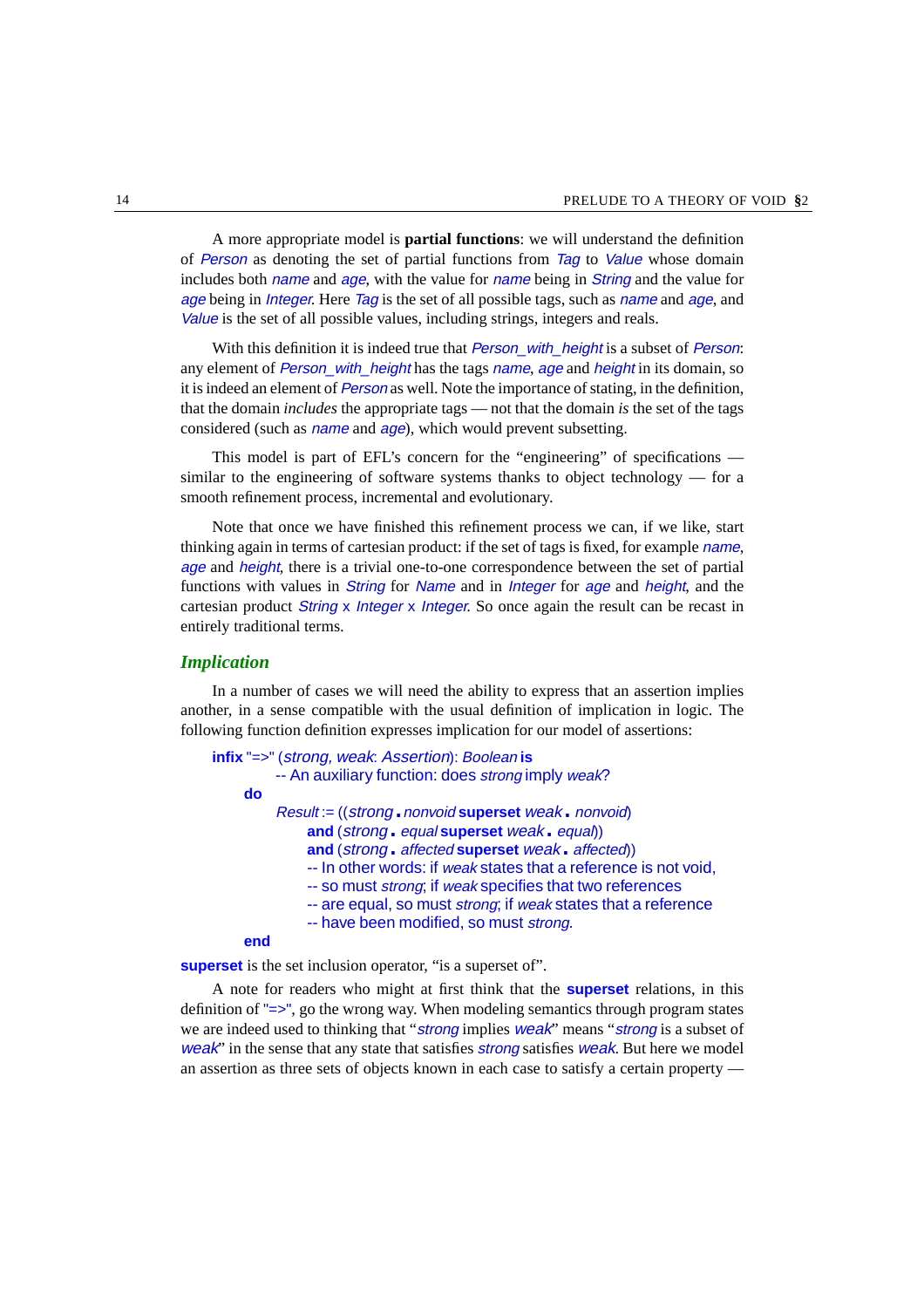being non-void, being equal, or being affected by the computation so far. So the subset relations go the other way: to say that *strong* implies *weak* is to say that whenever *weak* tells us that a certain object satisfies one of these properties, the object must satisfy that property in strong; in other words, that the objects known to satisfy the property in strong must constitute a superset of the objects known to satisfy that property in *weak*.

### <span id="page-14-0"></span>**3 PROVING VOID-SAFETY: CONTROL STRUCTURES**

We can now proceed to the relevant specifications for the variants of *Instruction*. The section for each variant follows the same pattern:

- Define the syntax of the corresponding construct in the form of the definition of a certain set, such as Assignment, in the form of a **subset** of Instruction. The syntax of interest is of course abstract syntax, since we are not concerned about the concrete notational conventions of a particular programming language.
- Define the values of functions *precondition* and *postcondition* for elements of the given set.

The set *Instruction* is never defined explicitly. The principle here is the same as that through which, at "release" time, we equate a set defined through one or more **has** clauses with the combination of its components. Similarly, if nothing is known about a set except for one or more **subset** definitions, we equate it in the end with the union of all its defined subsets.

Correspondingly, there is no explicit definition for functions precondition and postcondition for a general Instruction; the general definition will simply be the union of all the specific definitions for the listed subsets of Instruction.

This section addresses control structures and the Null instruction. The next two sections cover reference-modifying instructions (creation and assignment) and assertionequipped instructions (call, loop, **check**).

#### *The Null instruction*

The first construct of interest is the null instruction, with the following definition:

Null

-- The empty instruction **subset Instruction end**

Here are the corresponding function values: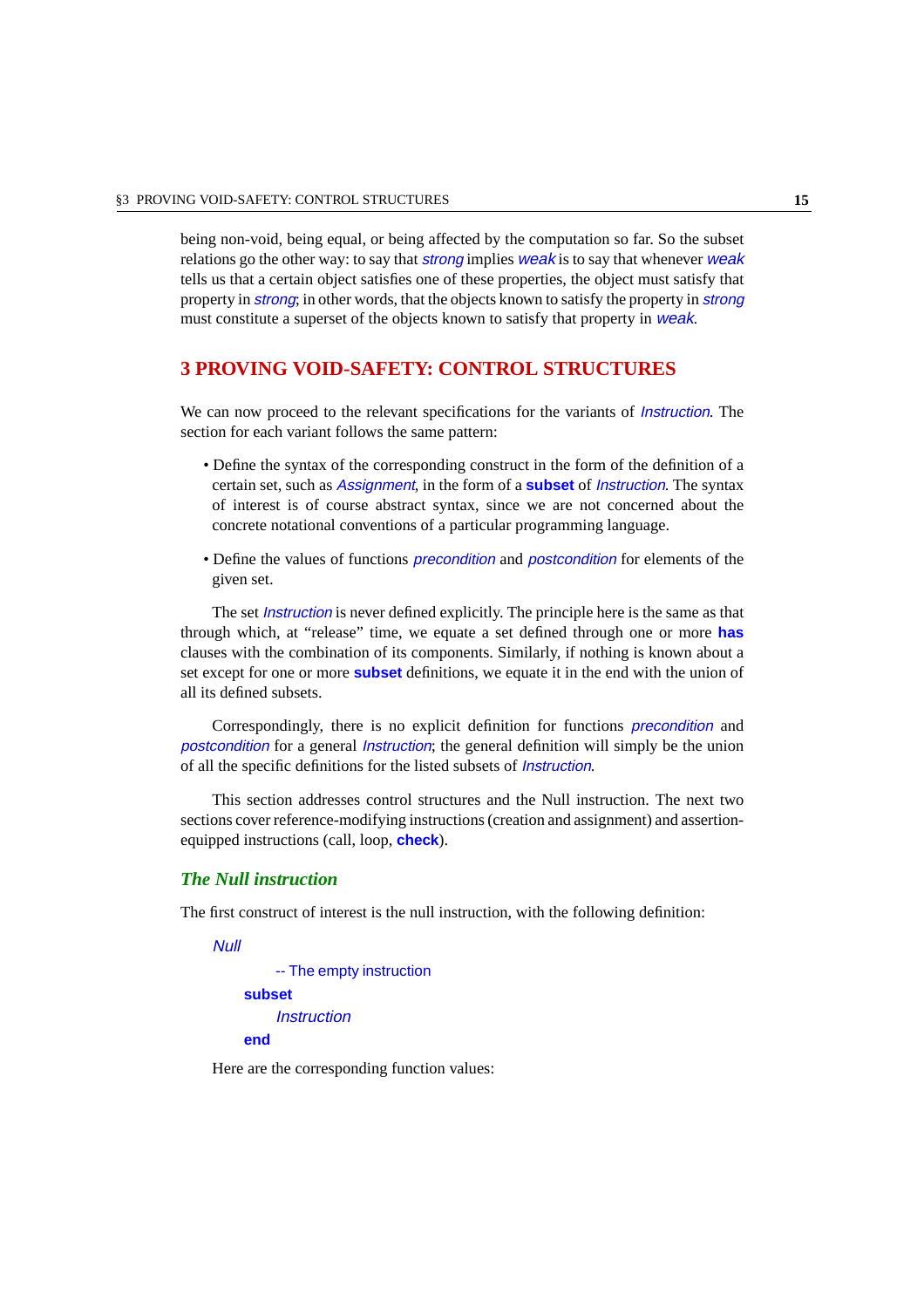```
precondition (n: Null) (a: Assertion): Boolean is
         -- Always OK
    do
         Result = Trueend
postcondition (n: Null) (a: Assertion): Assertion is
         -- No change to result
    do
         Result = Aend
```
Result denotes the result of a function. The symbol := means "is defined as". *Empty* is the empty set. Again, these EFL notations, although resembling those of programming languages, denote purely mathematical concepts.

The definition of *Precondition* states that the *Null* instruction is always possible, regardless of the input assertion a, since the precondition is *True*.

The definition of *Postcondition* states that the *Null* instruction lives up to its name: it yields an output assertion identical to its input assertion — changing nothing to known information about which references are non-void.

#### *The Compound instruction*

A Compound instruction is made of one or more instructions, to be executed in sequence. To avoid distracting ourselves with a notation for sequences (such as the one in EFL), and keep the notational apparatus to the bare minimum, we can simply consider that a Compound has a "first" and a "rest":

```
Compound
         -- Instructions made of one or more instructions
         -- to be executed in sequence
    subset
         Instruction
    has
         first, rest: Instruction
    end
```
(A notational observation: this definition sounds suspicious at first since it is implicitly recursive. *Instruction*, as noted above, will be defined as the union of its defined subsets; here one of the subset definitions uses *Instruction* — twice. The difficulty is easily resolved thanks to the following rule. In EFL, all objects of discourse are sets, and the only operators used in the definition of a set are those of set theory, such as intersection and union. If a definition is recursive, defining <sup>A</sup> as  $op(A)$  where  $op$  stands for some combination of set operators, it is simply understood as a shorthand for the fixpoint definition

Empty **union** op (Empty) **union** op (op (Empty)) **union** ...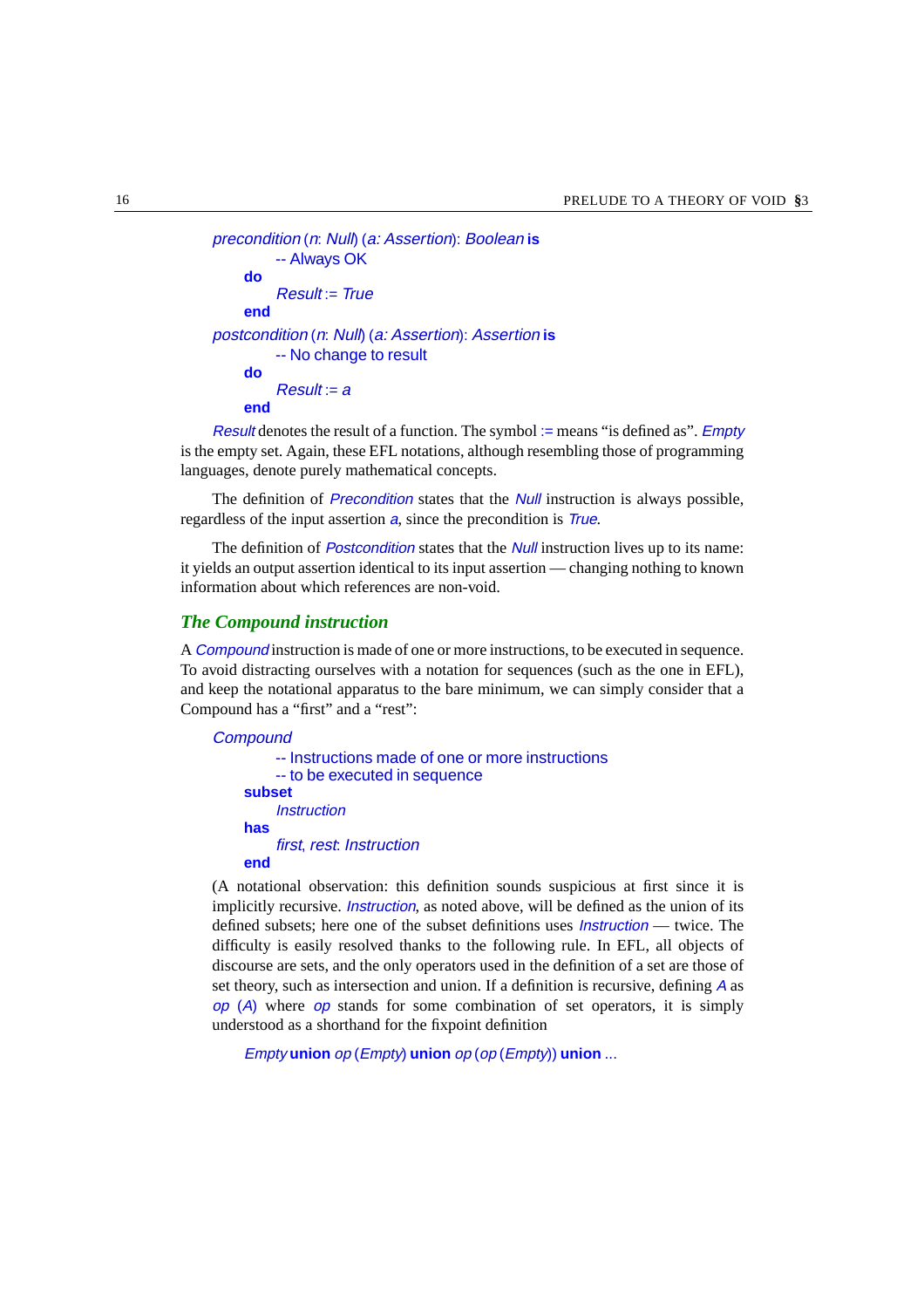where **union** is set union. This immediately generalizes to sets of mutually recursive definitions.)

The precondition of a compound is defined as follows:

```
precondition (c: Compound) (a: Assertion): Boolean is
         -- The first instruction must be OK, and so must be the rest
         -- of the compound when executed in the resulting state
    do
         Result =precondition (c.first, s) and
             precondition (c.rest, postcondition (c.first, s))
```
#### **end**

This definition shows why we need, in the general case, to explore not just function precondition but also postcondition: the former relies on the latter. Here is postcondition in this case:

postcondition (c: Compound) (a: Assertion): Assertion **is** -- Result of executing rest of compound from state -- resulting from executing first instruction **do**  $Result := postcondition (c \cdot rest, postcondition (c \cdot first, a))$ **end**

#### *The conditional instruction*

We consider a simple form of conditional instruction, with abstract syntax

**Conditional** 

-- Instructions made of one or instruction (the body)

-- to be executed only if a certain condition is satisfied

#### **subset**

**Instruction** 

**has**

body: Instruction condition: Assertion

**end**

This represents instructions of the form

**if** condition **then** body **end**

where, in *condition*, we are only interested in clauses corresponding to our assertions, such as  $x =$  Void. Then we have: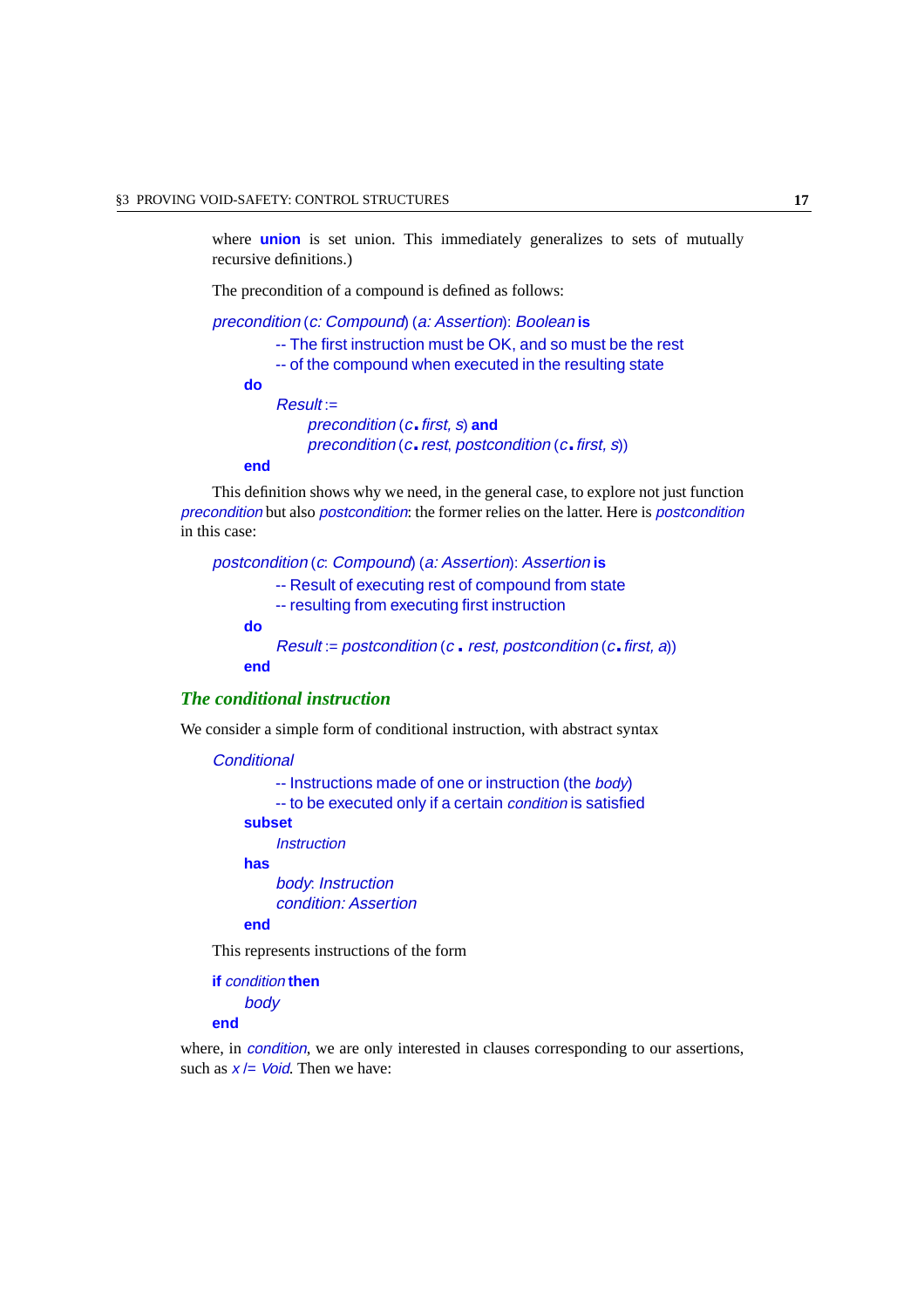```
precondition (c: Conditional) (a: Assertion): Boolean is
         -- The body must be OK if the condition is satisfied
         -- (what happens otherwise doesn't matter)
    do
         Result := (a == c \cdot condition)end
```
"=>" is the implication function defined earlier (["Implication", page 14](#page-13-0)).

### <span id="page-17-0"></span>**4 CREATION AND ASSIGNMENT**

The two constructs that directly affect references and void-safety are object creation, which makes a reference non-void, and reference assignment, which changes the value of a reference.

#### *The Creation instruction*

Syntax:

```
Creation
```
-- Object creation **subset Instruction has** target Variable

**end**

This definition ignore creation procedures ("constructors"). Here are the three function definitions:

```
precondition (c: Creation) (a: Assertion): Boolean is
         -- Always OK
    do
         Result = Trueend
postcondition (c: Creation) (a: Assertion): Assertion is
         -- Add target of creation instruction to set of references known
         -- to be non-void; remove it from any equality set
    do
         Result. nonvoid := trim (a. nonvoid, c. target) union \{c \cdot \text{target}\}\Result. equal := remove(a.equal, c. target)Result. affected := a. affected union {c.} target}end
```
This uses two auxiliary functions *trim* and *remove*:

• If es is a set of expression and v is a variable, trim (es,  $\nu$ ) is es deprived of any element of the form  $v$  something.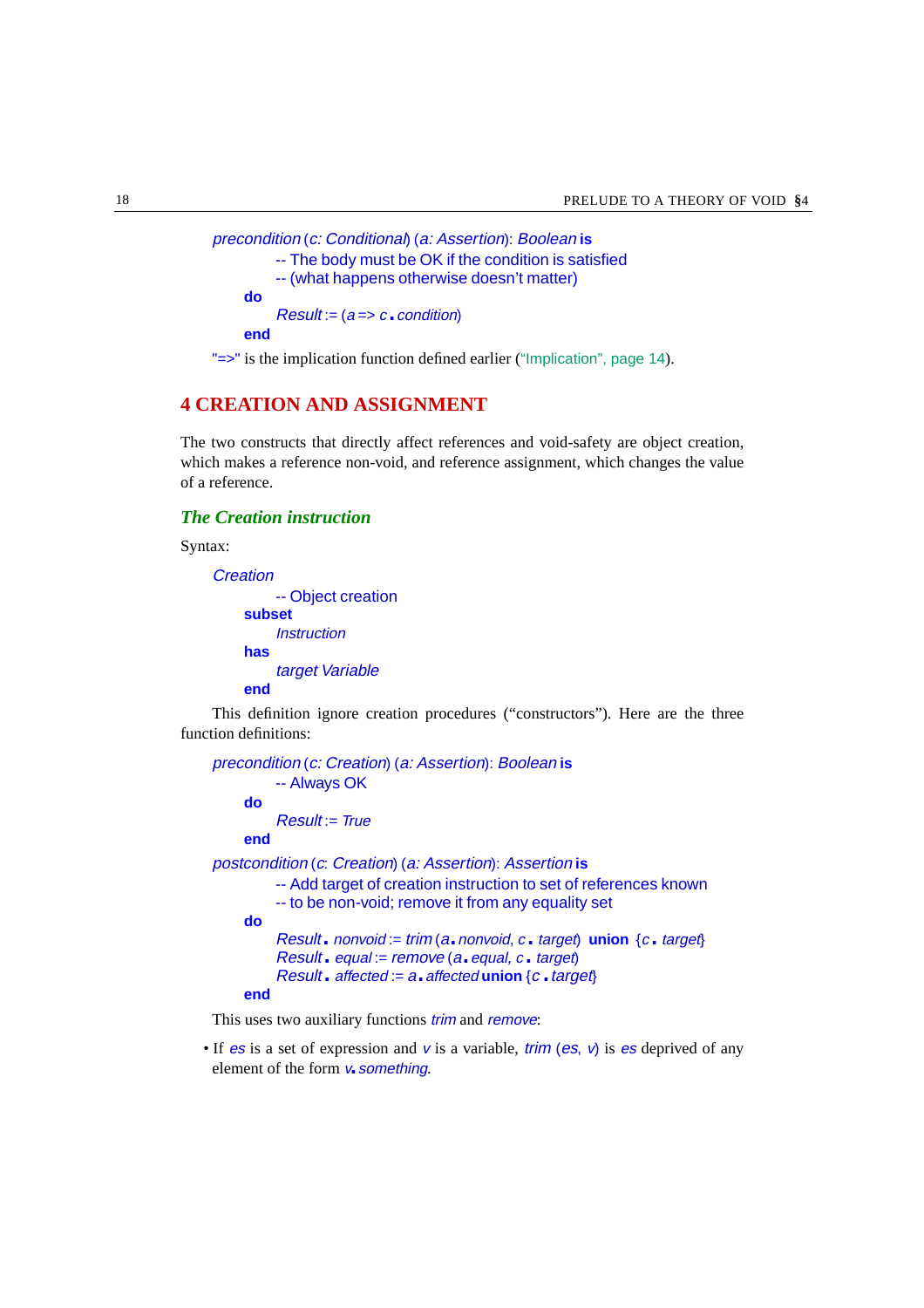• If ps is a set of pairs then *remove* (ps,  $\nu$ ) is another, obtained from ps by removing any pair of which one of the two elements. is either  $\nu$  or of the form  $\nu$  something.

These functions have not been spelled out but are easy to write in EFL or any other appropriate mathematical notation.

The notation  $\{a, b, c, \ldots\}$  defines a set by enumeration, here with just one element,  $c_$ **target.** Another notational convention: the Result of a function can be defined through the values of its components, here *equal* and *nonvoid*. (In the incremental spirit of EFL specifications, there may be, for the same function, more than one definition similar to the above, each including only some of the components in the **do** clause. We may posit support tools with the ability to piece together all such partial definitions for a given function, and to check that the result covers all the components. Again none of this affects the mathematical significance of the final definitions.)

The definition of *precondition* expresses that creation will not cause any void calls. The definition of postcondition states the effect of a creation on our knowledge of reference properties:

- The target of the creation will be added to the *nonvoid* set, since making the corresponding reference non-void is the immediate effect of creation.
- Any pair containing the target must be removed from the *equal* set, since the creation instruction obsoletes any information we may have had about the target being equal to something else.

#### *The Assignment instruction*

The assignment instruction may cause "guilt by association" — references becoming potentially void through the assignment of a void expression to a variable. We can model the syntax as:

```
Assignment
         -- Object creation
    subset
         Instruction
    has
         target: Variable
         source: Expression
    end
An assignment will not cause any void call:
precondition (s: Assignment) (a: Assertion): Boolean is
         -- Always OK
```
**do**

```
Result = True
```

```
end
```
The postcondition is less trivial: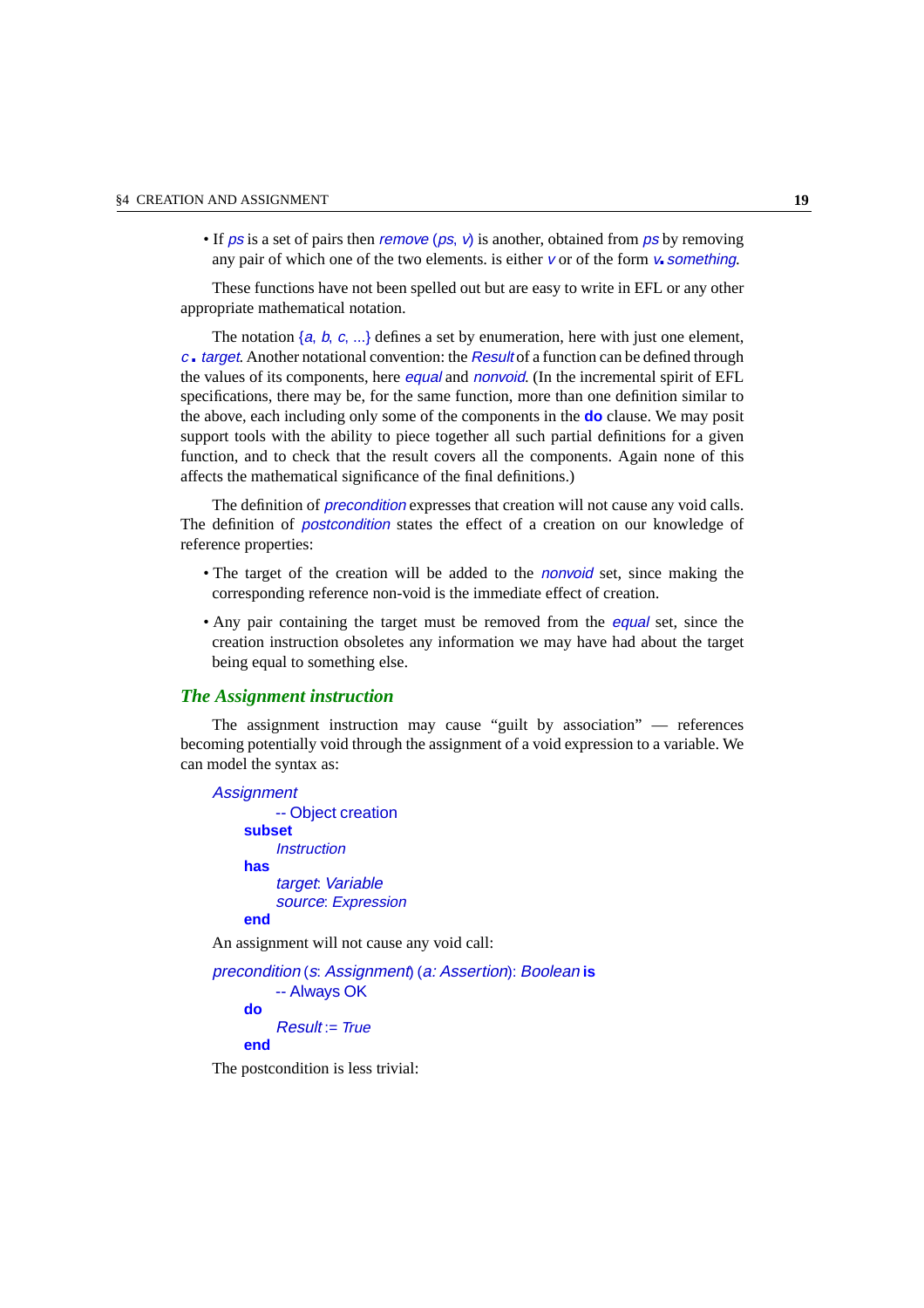postcondition (s: Assignment) (a: Assertion): Assertion **is**

- -- Adapt the assertion by adding the source's
- -- properties transposed to the target

**do**

 $Result. nonvoid := adapt (a. nonvoid, s. target, s. source)$ Result. equal := add\_pair (a.equal, <sup>s</sup>.target, <sup>s</sup>. source)  $Result.$  affected :=  $a.$  affected union  ${c.}$  target $\}$ 

#### **end**

using two auxiliary functions, adapt and add\_pair. The function adapt (es: **part** Expression , <sup>v</sup>: Variable, <sup>e</sup>: Expression): **part** Expression yields the set of expressions obtained from es by applying the following changes (in order):

- Remove  $\boldsymbol{v}$  if present.
- Remove any element of the form  $v_{\bullet}$  something.
- If es contains <sup>e</sup>, add <sup>v</sup>.
- If es contains any element of the form e. something, add v. something.

Similarly, add\_pair (ps: **part** Expression\_pair, <sup>v</sup>: Variable, <sup>e</sup>: Expression): **part** Expression pair yields a set of expression pairs obtained from ps by adding the pair  $\langle v, \mathbf{e} \rangle$ , as well as all pairs of the form  $\langle v, \mathbf{z} \rangle$  something, e. something for which <sup>v</sup>.something is in ps. As before, defining these two functions is straightforward.

#### <span id="page-19-0"></span>**5 CALLS AND ASSERTION-EQUIPPED CONSTRUCTS**

In the last set of instructions we will encounter constructs that may have assertions as part of their syntax. They include the Check instruction, loops (with their invariants), and routine calls.

#### *Pragmatic considerations*

In defining the properties of assertion-equipped constructs, we may divide proof rules into two categories. Theoretically both are equally important, but for the practice of object-oriented development, with its emphasis on abstraction and reusability, we may have to treat them separately.

Consider a routine call *target.routine*  $(...)$  where *routine* has a precondition and a postcondition (Eiffel syntax):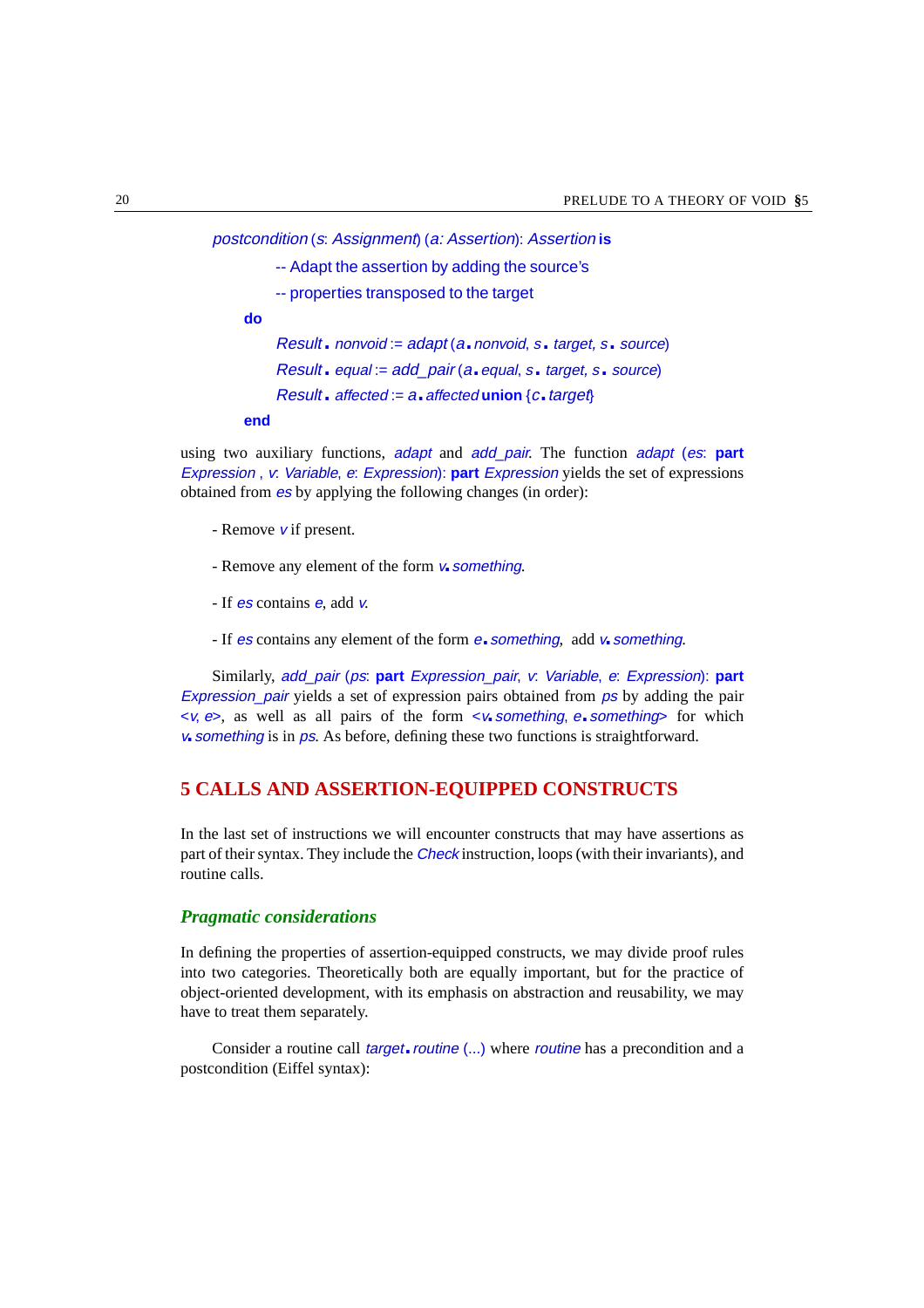```
routine (...) is
    require
         pre
    do
              -- Any number of instructions:
         body
    ensure
         post
    end
```
The rules of our theory should tell us (as they indeed do, in the form given below) that the precondition for the call instruction is *target*. pre, guaranteeing on completion of the call the postcondition *target*. post. The rule enabling us to deduce this property of the call from the preconditions and postconditions declared for the routine, pre and post, belongs to the first category of proof rules, which we may call **external** rules.

External rules enable us to prove properties of client modules, such as a module containing the call *target. routine* (...).

Such proofs are of course only valid if the assertions given for the routine are consistent with what the routine does — *body*. This property will be expressed by a function called *consistent* and defined below. For every routine r, we must prove that consistent  $(r - body)$   $(r - pre, r - post)$  holds. Such properties constitute the second category, which we may call **internal** properties.

The object-oriented method's emphasis on abstraction and layered architectures suggest that it is usually a good idea to prove internal and external properties separately: if we are using a routine from another cluster of the software, or a library cluster, we assume its properties, as expressed by its pre and post, to prove our own client software; the author of the routine's class is responsible for proving its internal properties.

Sometimes we may not even have the option of proving the internal properties, for example if the source code of a library we use is not available. Then we can only hope that the library authors have taken care of the internal proofs; but we should still do the external proofs of our calls, which become *conditional* proofs of our software (conditional on the correctness of its supplier classes).

A similar issue arises when we think we know for sure the truth of a certain property that our theory is not powerful enough to prove. An example was given earlier (["Soundness and completeness", page 8](#page-7-1)):

```
if n > 0 then
    create might be void
end
if n = abs(n) then
    might_be_void.some_feature
end
```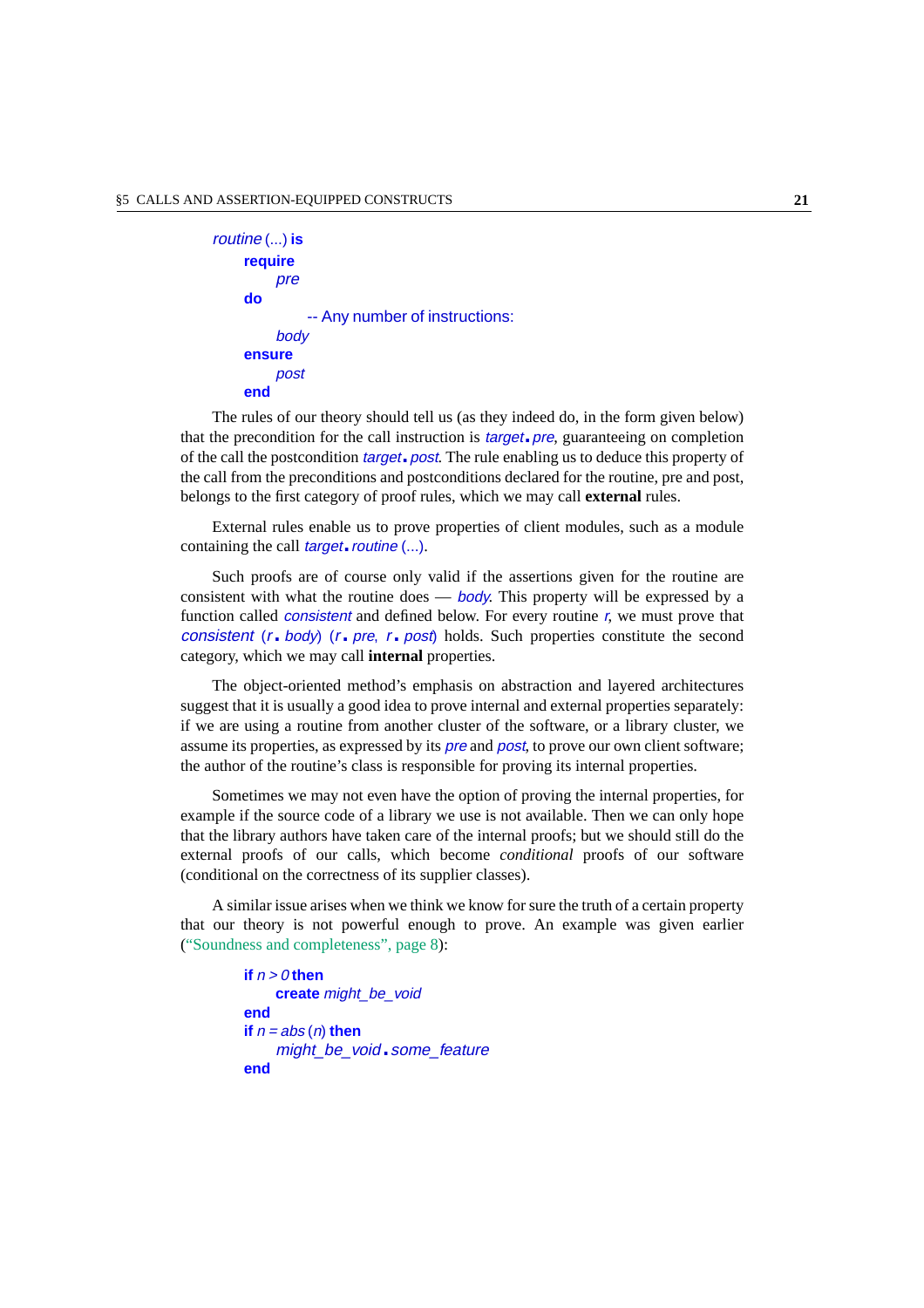Here the theory may not be able to prove that *might* be void can in fact never be void. This may break down an entire proof. In order to be able to proceed, a workaround is to add, just before the last call, an instruction (imitated from Eiffel) of the form

#### **check**

#### might be void /= Void

#### **end**

whose postcondition, as seen next, is the given assertion, here *might* be void  $/=$  Void, enabling us to proceed with the proof of the enclosing software element. Theoretically there is no cheating, since we still have to verify the precondition of the **check** instruction, requiring us in fact to establish that  $might_bbe\_void$  /= Void holds. We will consider that such preconditions are **internal** properties, to be proved separately. If the theory doesn't enable such proofs but we might simply rely on our intimate conviction that the property is holds — thus indeed cheating.

A good supporting environment might keep track of what internal properties we haven't proved, reminding us of how much we have cheated.

The distinction between internal and external properties is not theoretical but simply mercenary — it enables us to concentrate on the part of the job that we have the best chance of completing, even if we have to sacrifice some soundness and completeness.

In the following rules, the internal components appear in red, as a reminder that they represent properties that may have to be proved separately, or even (in the case of some **check** constructs and library routines) taken at face value rather than actually proved.

#### <span id="page-21-0"></span>*The Check instruction*

Eiffel has an instruction of the form

#### **check** some\_assertion **end**

similar to the **assert** instruction of Algol W and C. Such an instruction can be understood, for the purposes of present discussion, to produce no effect at all if some\_assertion happens to hold at the time of execution, and otherwise to produce an outcome so horrendous that we dare not even think about specifying it. Here are the syntax, precondition and postcondition.

#### **Check**

```
-- Assertion verification
subset
    Instruction
has
    assumption: Assertion
end
```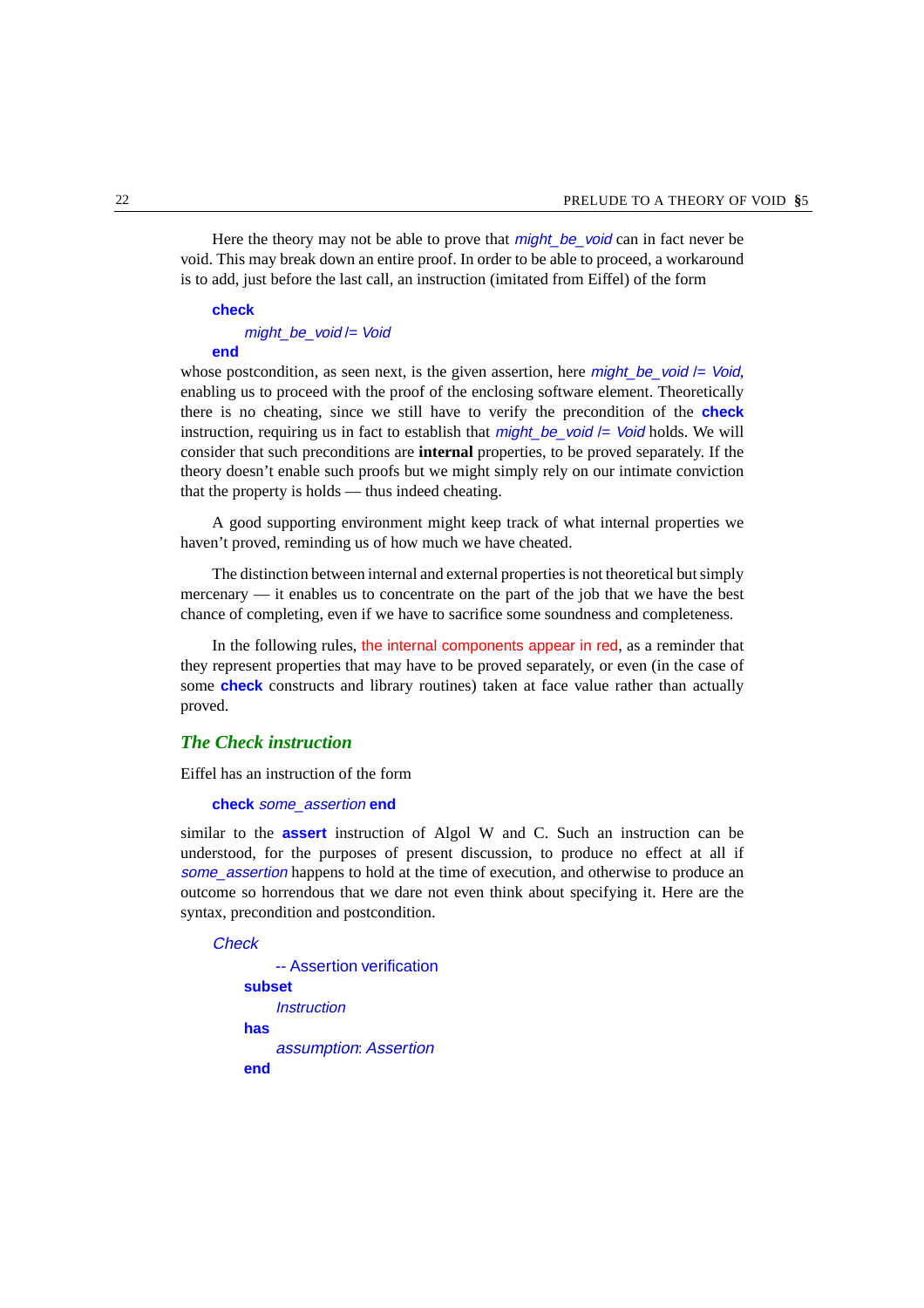```
precondition (c: Check) (a: Assertion): Boolean is
         -- Possible only if the assumption holds under a
    do
         Result := (a == c \cdot asumption)-- Reminder: function "=>" is assertion implication
    end
postcondition (c: Check) (a: Assertion): Assertion is
         -- In normal cases, the instruction has no effect.
    do
         Result = aend
```
The definition of the precondition is highlighted in red to indicate that, as noted, it may have to be ascertained separately or outside of the theory.

#### *Instruction consistency*

Consider an instruction i, an input assertion  $p$  and an output assertion  $q$ , The following auxiliary function expresses that  $i$ , started in an initial state satisfying  $p$ , will produce a state satisfying q:

```
consistent (i: Instruction) (p, q: Assertion): Boolean is
          -- Will i, started with p, yield q?
    do
          Result := precondition (i) (p) and ( postcondition (i) (p) => q)
    end
```
The definition states that:  $p$  must satisfy the conditions needed to execute  $\dot{r}$ , and the postcondition of executing i, starting with  $p$  satisfied, implies  $q$ .

This function will be useful in discussing the semantics of routines.

#### *Transposing an assertion to the context of the target*

Consider a routine equipped with assertions applying to its attributes, such as the following in Eiffel notation:

```
my_procedure is
    require
         some_attribute /= Void
    do
        ... Whatever ...
    ensure
        other attribute / = Voidend
```
If we study the behavior of a call of the form  $my\_target$  . my procedure relative to a certain assertion that involves properties (non-void, equal) of the references involved, we must transpose the routine's own assertions to the context of  $m\gamma$  target. For example the precondition means, in the context of the call, the property that  $my$  target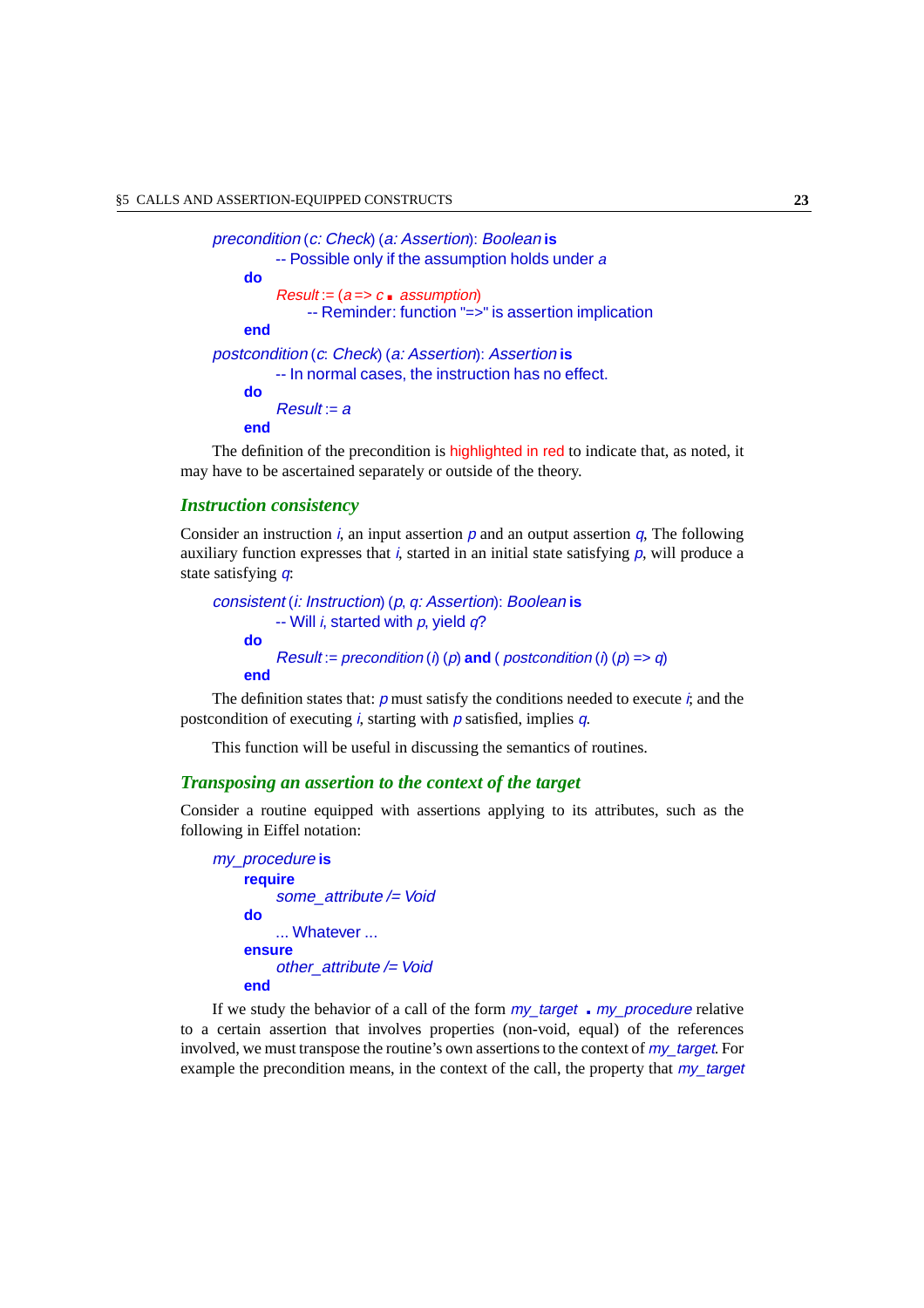. some procedure is not void. If, as will be done next, we study the value of precondition (pc) (a) where pc is the given call, using my target as target, and a is some assertion, we will want to make sure that the set a *nonvoid* includes my target some attribute (not just some attribute, which makes sense in the context of the routine but not in the context of the caller).

This prompts us to define a function

```
infix "+++" (a: Assertion; v: Variable): Assertion
```
whose result is obtained from a by replacing, in each of  $a \cdot n$  *nonvoid*,  $a \cdot \text{equal}$  and a affected, every expression e by  $v_{\bullet}$  e. In other words we are transposing everything to the context of a call having v as its target. Again, the formal definition of " $++$ " is straightforward and not included here.

#### <span id="page-23-0"></span>*The Procedure\_call instruction*

It was mentioned at the beginning of this discussion that feature call, of the form reference. feature  $(...)$ , is the fundamental operation of object-oriented computation. We start with procedure calls; the next section considers functions. Remember that in the syntactic domain Routine, and hence in its subsets *Procedure* and *Function*, we have assumed components *pre* and *post*, listing the assertions with which a routine has been equipped.

```
Procedure_call
         -- The basic object-oriented call
    subset
         Instruction
    has
         target: Variable
          feature: Procedure
              -- For the moment we ignore arguments
    end
precondition (p: Procedure_call) (a: Assertion): Boolean is
         - Is it correct to call p under the initial condition a?
    local
              -- Auxiliary names for convenience:
          feature\_target := p. target
          feature pre := (p \cdot feature \cdot pre)feature\_post := (p \cdot feature \cdot post)feature body := (p \cdot feature \cdot body)do
          Result: =feature_target member (a .nonvoid) and
                   (a => (feature_pre +++ feature_target)) and
                   consistent (feature_body) (feature_pre, feature_post)
    end
```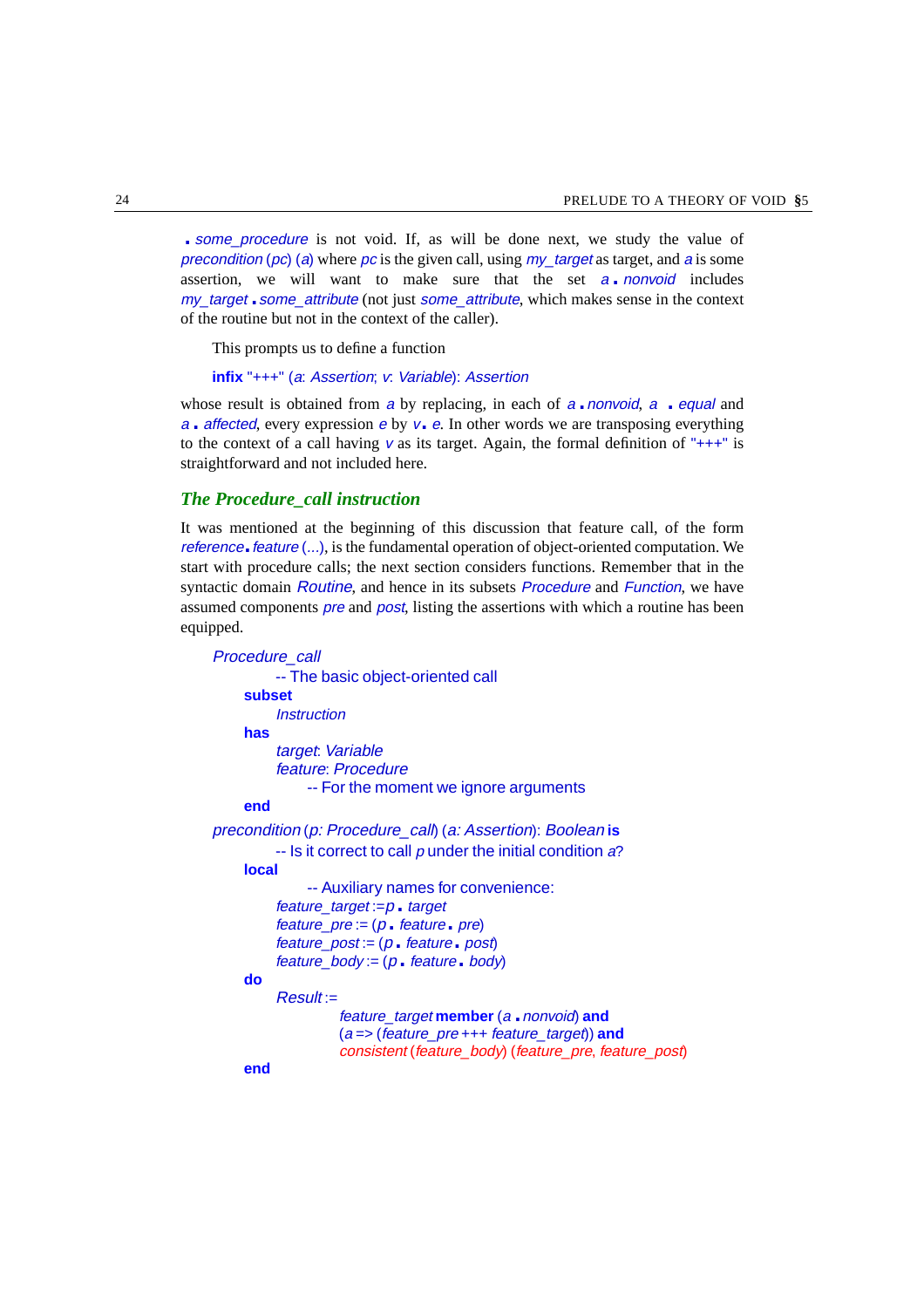**member** is the set membership operator. This definition of *precondition* states that the assertion a must guarantee that the target of the call (that is to say *reference* in reference. feature  $(\ldots)$  must be non void — after all, this is what we are discussing all along), that the initial assertion must imply the routine's precondition (transposed to the target, hence the  $++$  feature target) and that the body of the routine must implement its specification as stated by the precondition and postcondition. This last property is highlighted in red because it may be preferable, as explained earlier, to prove it separately.

```
postcondition (p: Procedure_call) (a: Assertion): Assertion is
         - Effect of executing \rho under the initial condition \alpha-- (Initial version — will be improved next).
    local
              -- Auxiliary names for convenience:
          feature\_target := p arget
          feature post := (p \cdot feature \cdot post)do
          Result := (feature_post +++ feature_target)
    end
```
This definition of postcondition states that the call achieves the postcondition listed in the routine, transposed to the context of the target.

#### <span id="page-24-0"></span>*Retaining unaffected properties*

The definition of function postcondition for procedure calls, although useful, is not powerful enough in practice because our reliance on a routine's explicit assertions (pre and post) prevents us from retaining any assertion clauses that are not affected by the routine. Consider a call executed in a state where the following assertion (in Eiffel notation) holds:

#### one /= Void

and assume that  $\rho$  has the postcondition

#### other /= Void

Then the rule allows us to deduce, as postcondition of the call, the property

#### target. other  $/=$  Void

This is correct, but not good enough. Assuming that there is no connection whatsoever between references one and other, the original assertion will still hold after the call, so that we should be able to deduce the postcondition

#### one /= Void **and** target.other /= Void

The definition of *postcondition* obtained so far does not give this, since it defines the postcondition of the call on the sole basis of the routine's own stated postcondition.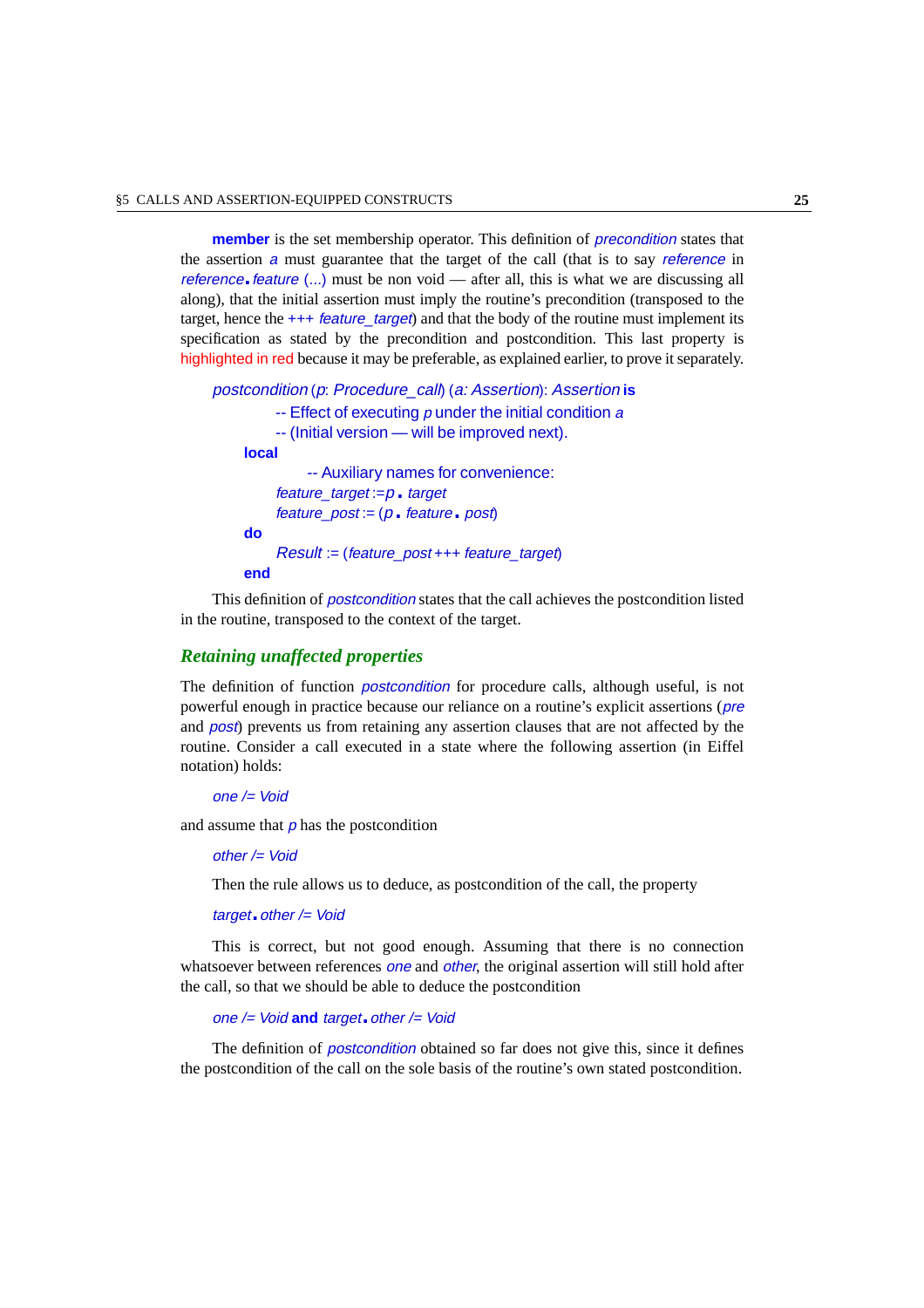This is where it pays off to have included in assertions the *affected* component, whose usefulness may not have been obvious so far. We replace the definition of postcondition by:

```
postcondition (p: Procedure_call) (a: Assertion): Assertion is
          - Effect of executing \rho under the initial condition \alpha-- (Final version).
    local
               -- Auxiliary names for convenience:
          feature target := p_{\bullet} target
          feature\_post := (p \cdot feature \cdot post)from routine := (feature post +++ feature target)
    do
```
 $Result := extend$  unaffected (a, from routine)

**end**

using a function *extend* unaffected (a, b: Assertion): Assertion whose result is obtained from b as follows: add to b. nonvoid every element of  $a$ . nonvoid which is not an extension of an element of  $b_1$  affected (where the "extensions" of v are v itself and any expression of the form  $v_0$  something); add to  $b_0$  equal every pair of  $a_0$  equal of which neither element is an extension of an element of  $b_1$  affected; and add to  $b_1$  affected every element of  $a$ . affected.

#### *Function calls*

Along with procedure calls we must consider function calls. We assume for simplicity (but with no loss of generality, since the discussion can be transposed to the conventions of other languages) the Eiffel convention that a special variable (Result in Eiffel) is used in function bodies to denote the function's result.

There is little extra work to do if we restrict our attention to assignments of the following form (in Eiffel syntax):

```
some_variable := target . some_function
```
Then it suffices to apply the definitions obtained for *Procedure call*, adapting the postcondition definition to ensure that any property of Result yields, through substitution, a property of **some** variable.

#### *Loops*

As with routines, we can prove properties of loops by making sure that loops are equipped with assertions, specifically a loop invariant as in Eiffel: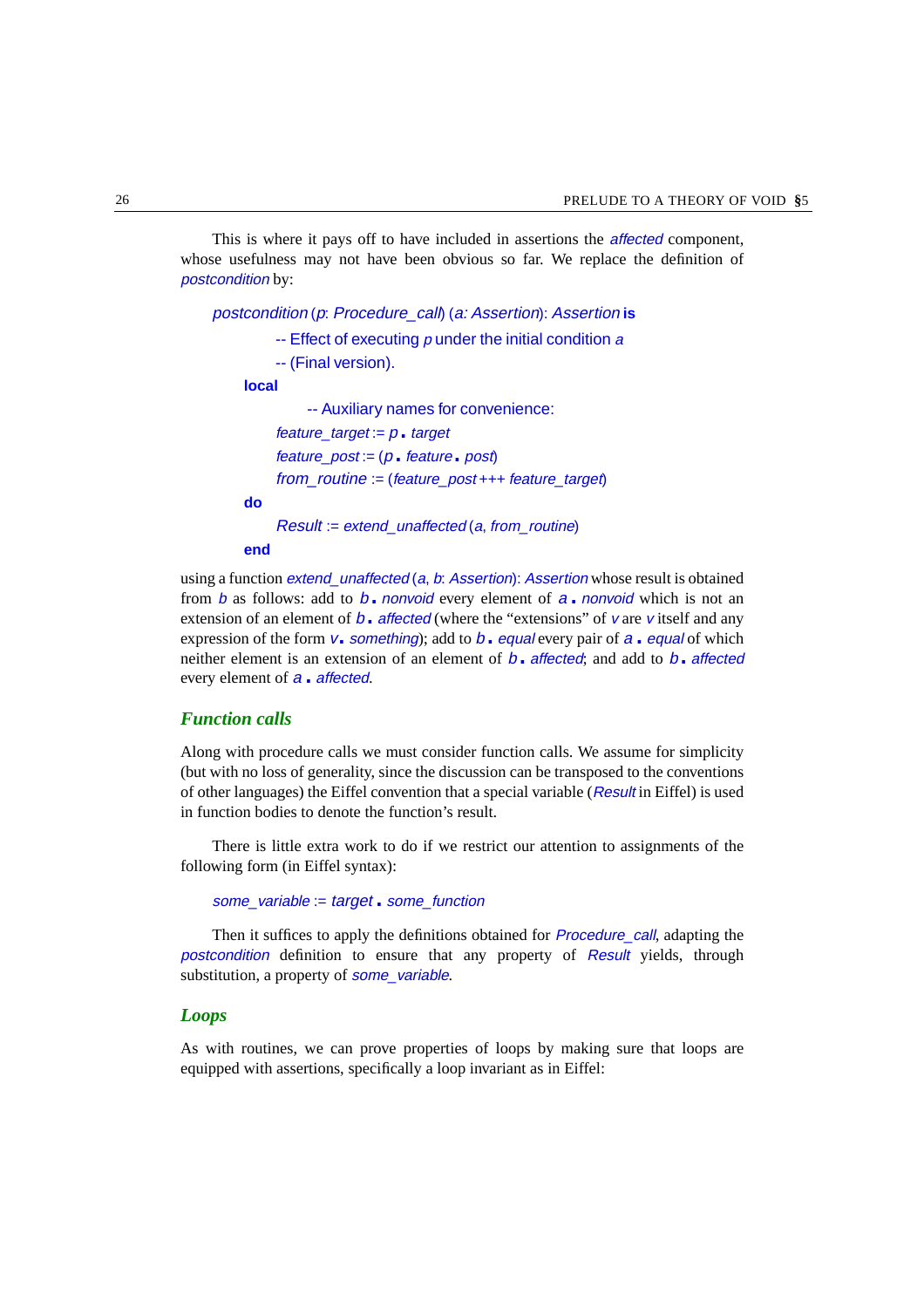#### Loop

|        | -- Loops with their invariants                                                                                                                                       |
|--------|----------------------------------------------------------------------------------------------------------------------------------------------------------------------|
| subset |                                                                                                                                                                      |
|        | <i><u><b>Instruction</b></u></i>                                                                                                                                     |
| has    |                                                                                                                                                                      |
|        | exit, invariant. Assertion                                                                                                                                           |
|        | body: Instruction                                                                                                                                                    |
|        | -- For the moment we ignore arguments                                                                                                                                |
| end    |                                                                                                                                                                      |
| Then:  |                                                                                                                                                                      |
|        | precondition (I: Loop) (a: Assertion): Boolean is                                                                                                                    |
|        | -- Does a enable us to execute the loop properly?<br>-- Yes iff it guarantees initial satisfaction of the invariant,<br>-- and the loop body preserves the invariant |
| do     |                                                                                                                                                                      |
|        | $Result := (a == 1 \cdot invariant)$ and                                                                                                                             |
|        |                                                                                                                                                                      |

- - consistent (body) ( $l$ . invariant,  $l$ . invariant)
- -- In a more complete version the preceding line would also
- -- take exit into account. See the discussion below.

#### **end**

#### postcondition (l: Loop) (a: Assertion): Boolean **is**

- -- The environment resulting from executing the loop:
- -- both the invariant and the exit condition hold

#### **do**

```
Result := (assertion and (l.invariant, l.exit))
```
#### **end**

In this function definition, *assertion* and denotes a function, again easy to write, which produces the boolean "and" of two assertions: take the union of the *nonvoid* sets,the equal sets, and the affected sets, respectively. (As with the definition of implication — ["Implication", page 14](#page-13-0) — this may at first seem counter-intuitive, since we are used to think that the "and" operator of logic has "intersection" as its counterpart in set theory; but union is indeed the right operator here since our assertions denote sets of objects satisfying certain properties, so that anding two assertions means including the objects satisfying these properties on either side.)

The consistent property to prove in the second line of the body of the definition of precondition is (as the reader familiar with Hoare semantics will have noted) too demanding. It requires that  $l$ . body always preserve  $l$ . invariant, whereas in fact it only needs to preserve this invariant when  $l_{\parallel}$  exit initially holds. So it would be desirable to replace this property by something like

someunng nke<br>(assertion\_and (assertion\_not (l <sub>■</sub> exit),*l <sub>■</sub> invariant*), l.invariant)